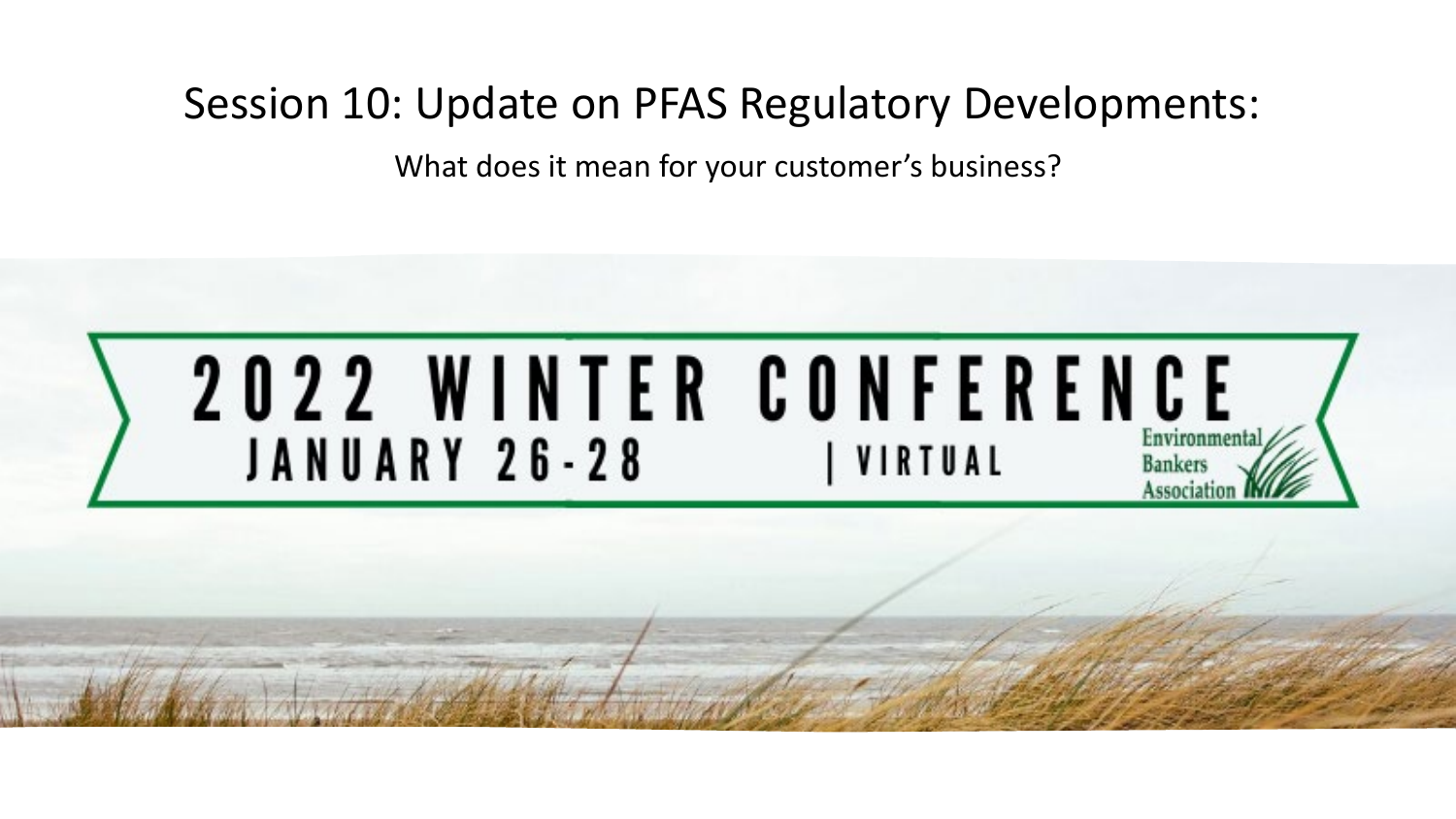#### Disclaimer for Environmental Bankers Association (EBA) Member Calls & Webinar

This disclaimer applies to any EBA member call or EBA hosted webinar, associated documents, information or opinions obtained from or ancillary to the Webinar. You are advised to read this disclaimer carefully before accessing, participating in, reading or making any other use of an EBA Webinar or member call. EBA makes no representations or warranties about the accuracy or suitability of information provided in the Webinars and related materials (such as hand-outs, presentation documents and recordings). The information contained in the Webinars and related materials are not intended to constitute advice of any kind or the rendering of consulting, or other professional services. Registering for a Webinar only constitutes an agreement to attend, not a contract for consultancy or advice. Registration does not establish any contractual relationship with EBA. The opinions expressed in a Webinar are those of the author(s)/speaker(s) only, and may not necessarily represent the views of the EBA or Holland & Knight LLP. To the extent permitted by law, EBA excludes any and all liability for any loss, claim or damage, cost or expense, including any indirect or consequential damages or lost profit, whether arising in negligence or otherwise, suffered in connection with the access to, participation in, or use of the Webinar by you or any other person.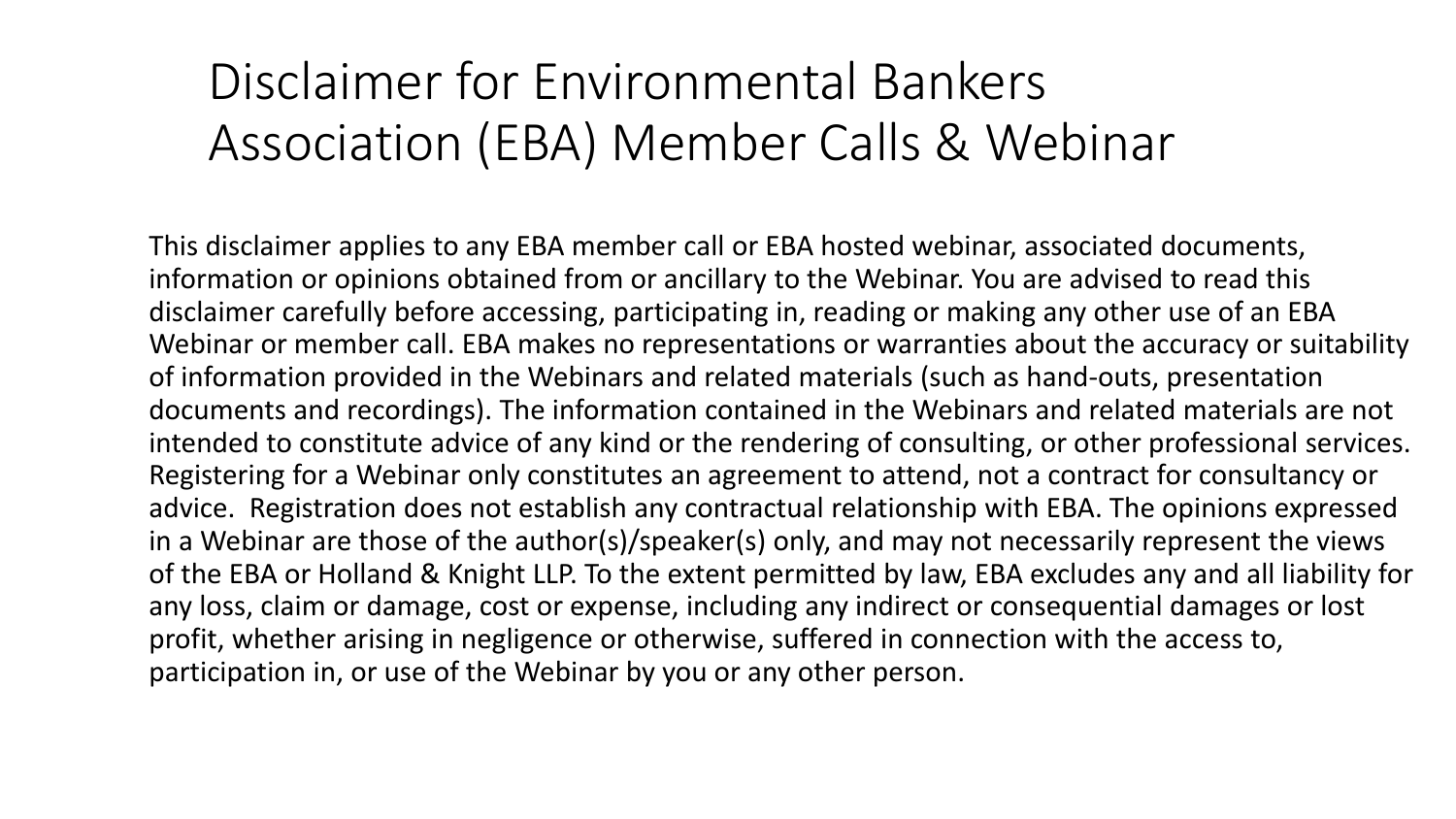#### Introduction

- Welcome to Session 10
	- Reminders
		- Prerecorded prior to the start of the Winter Virtual Conference
		- Live Q&A after the video
		- Type Questions into the Q&A feature
		- Slides with Hyperlinks available
		- E-mail me at [dianne.phillips@hklaw.com](mailto:dianne.phillips@hklaw.com) after the program
	- Who am I & why am I presenting on PFAS Regulatory Updates
		- Environmental due diligence & underwriting becoming increasingly complex
		- Per- and polyfluoroalkyl substances (PFAS) under increasing scrutiny
		- Understanding customer's potential regulatory risks & obligations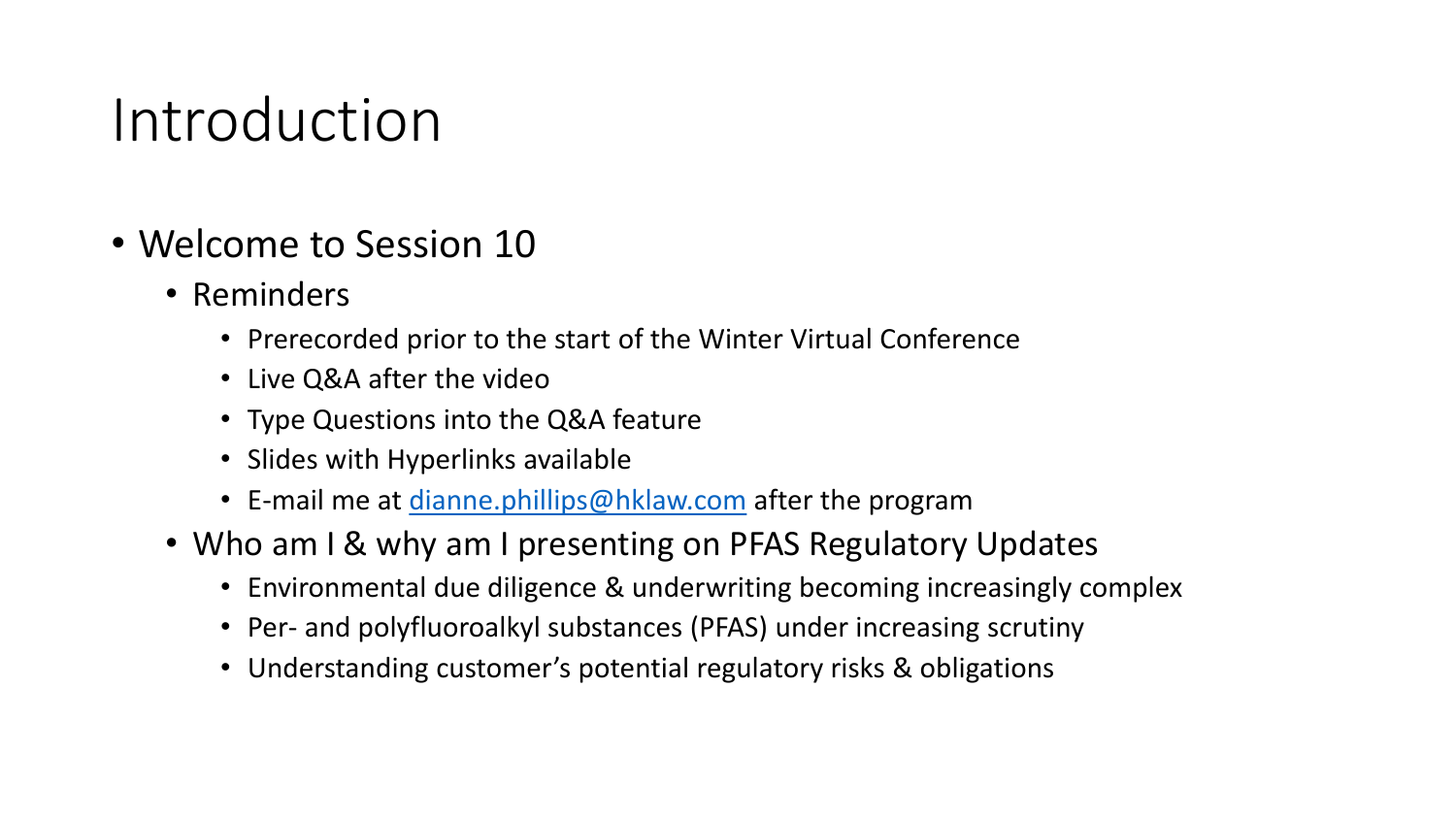#### Overview

- What are PFAS?
- Where are PFAS Found?
- Why PFAS Matter?
- EPA's PFAS Strategic Roadmap
- EPA's National PFAS Testing Strategy
- Regulatory Updates
- PFAS Due Diligence Tips
- PFAS & Beyond Final Thoughts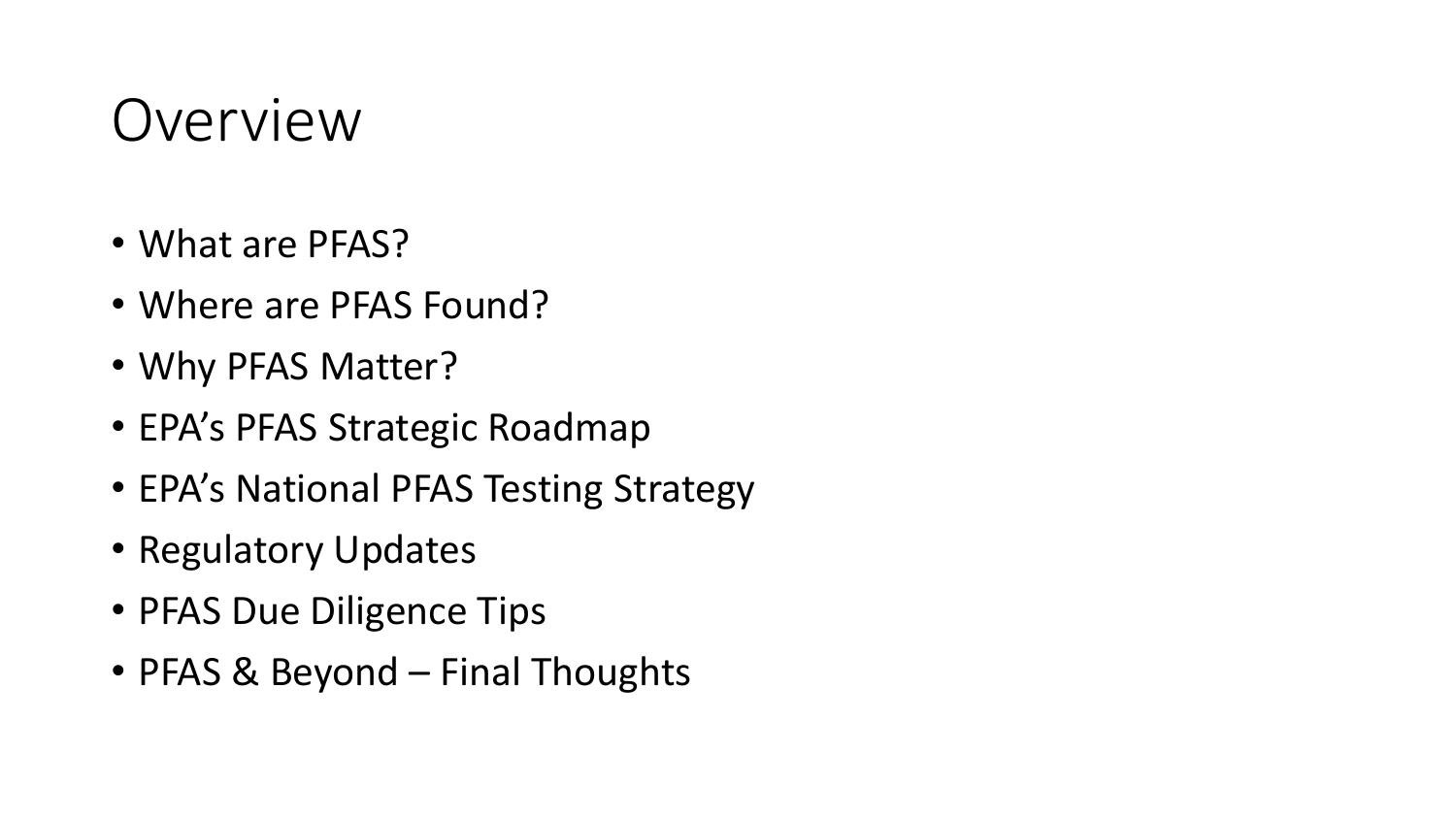#### What Are PFAS?

- PFAS = Per- and Poly-fluoroalkyl substances:
	- PFAA: Perfluoroalkyl acids
	- PFOA: Perfluorooctanoic acid (perfluorooctanoate)
	- PFOS: Perfluorooctane sulfonic acid (perfluorooctane sulfonate)
- Carbon-Fluorine bond is strongest in chemistry
- Man-made chemicals
- Surfactants

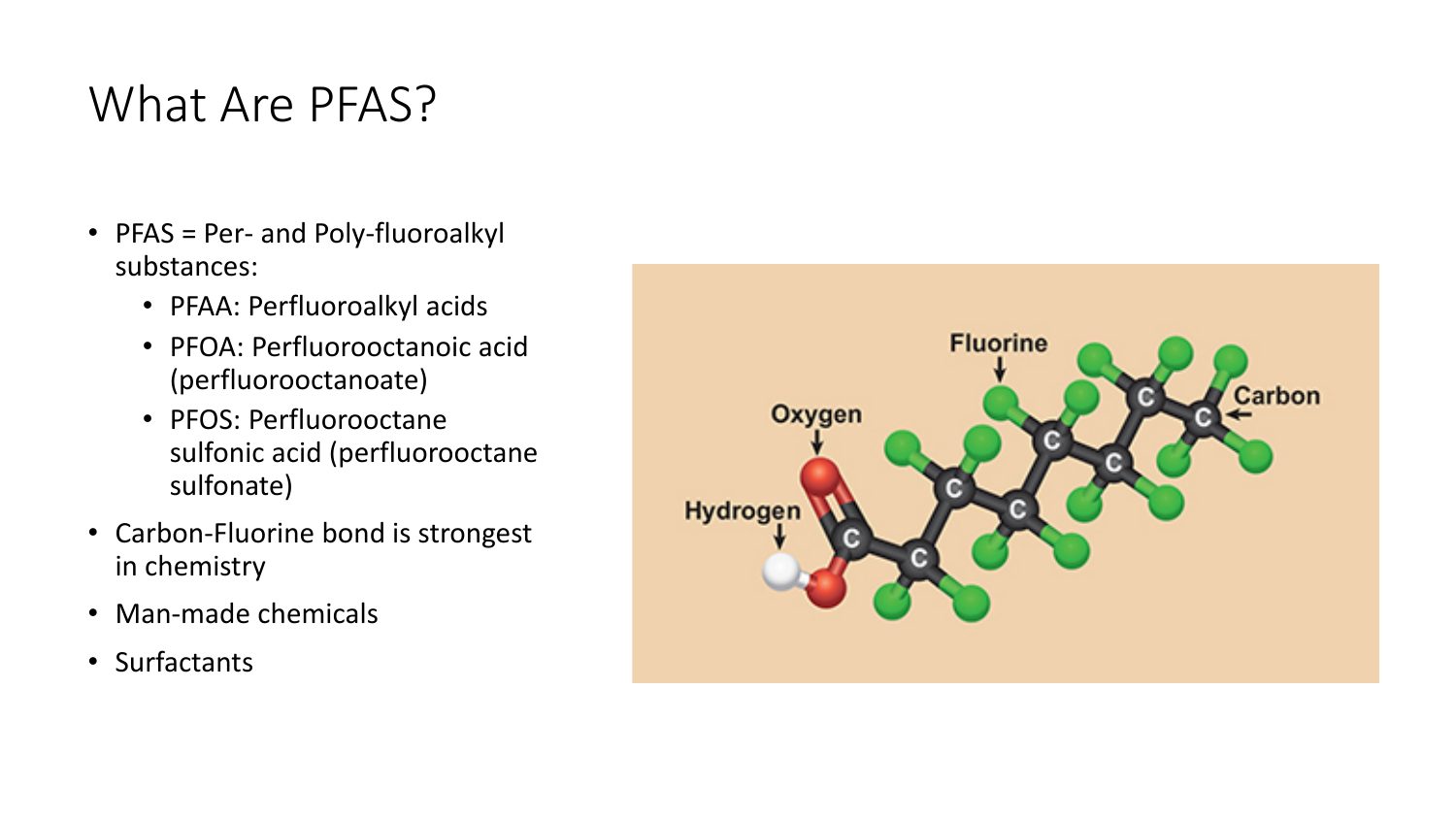#### Where are PFAS Found?

- Many industrial uses:
	- Plastics manufacturing
	- Coating for paper and cardboard
	- Wire insulation
	- Electroplating
	- Photography/film manufacturing
	- Main component in firefighting foams (AFFF)
- Used since 1940s in a variety of consumer products:
	- Non-stick coating in cookware
	- Water proofing and stain resistant agent in clothing, carpet, upholstery, textiles
	- Fast food wrappers, pizza boxes, microwave popcorn bags
	- Makeup and dental floss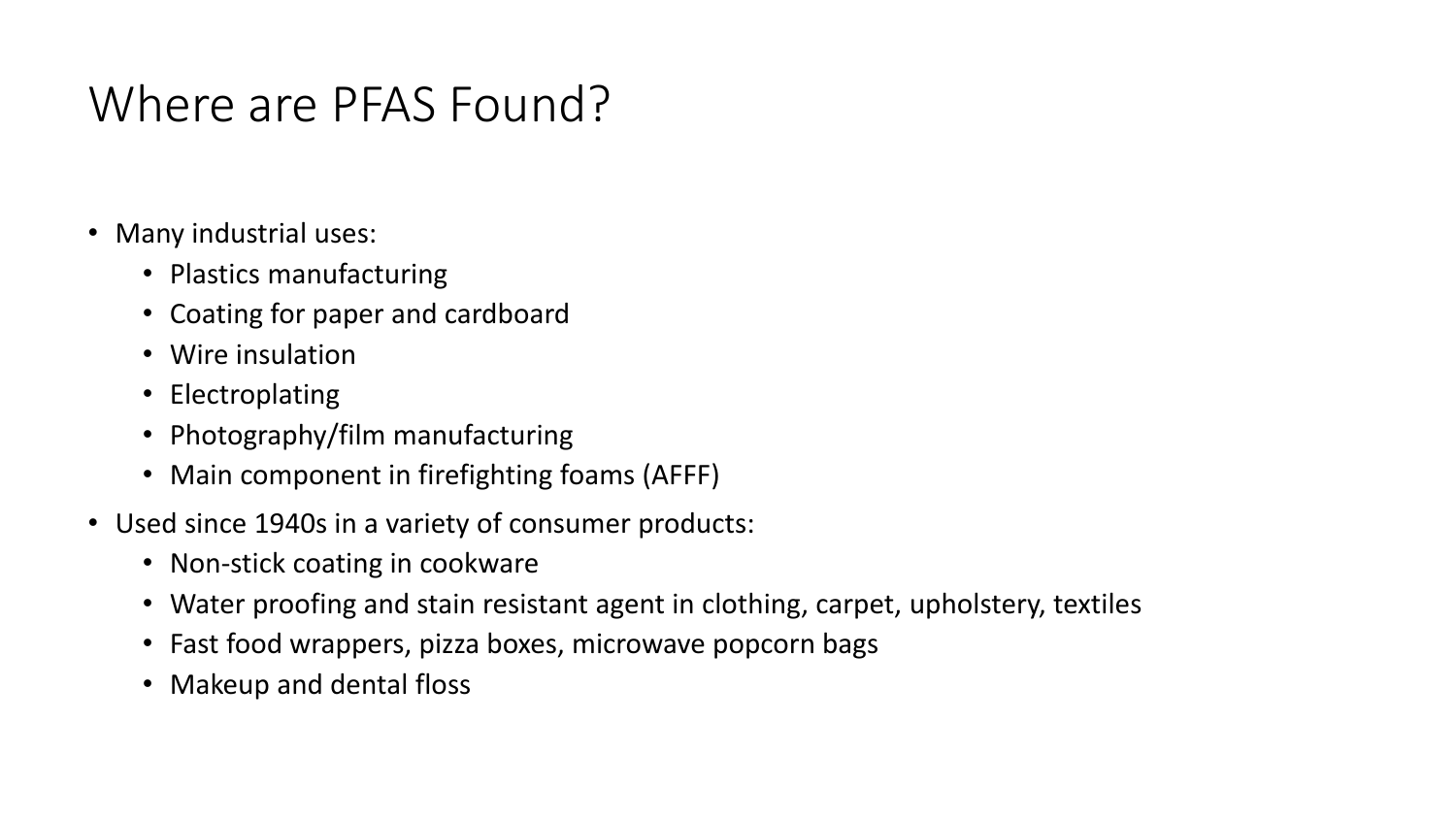#### Why PFAS Matter?

- PFAS are highly mobile and persistent in the environment
- Discharge via air emissions
- Leach through soil to groundwater
- Direct discharge from industrial facilities groundwater/surface water
- Bioaccumulate in produce and livestock
- Due diligence challenges
- Thousands of Different Compounds
- Ubiquitous?
- Evolving legal landscape (federal, state and local)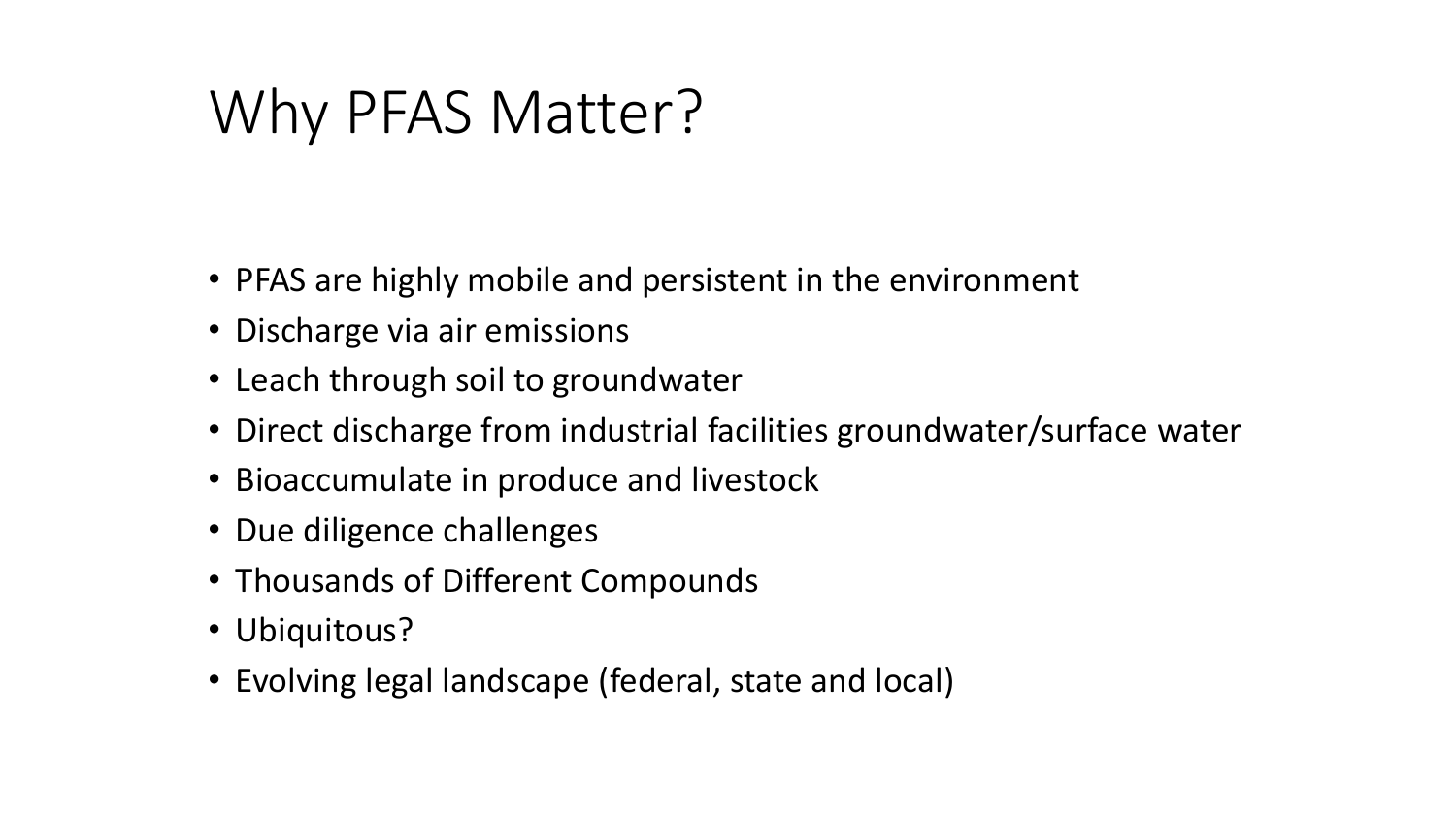#### [EPA's Strategic Roadmap](https://www.epa.gov/pfas/pfas-strategic-roadmap-epas-commitments-action-2021-2024): 2021 - 2024

- Released October 2021
- EPA's goals and objectives focused on the themes of:
	- Research, Restrict & Remediate
- EPA's Integrated Approach:
	- Consider the Lifecycle of PFAS
	- Get Upstream of the Problem
	- Hold Polluters Accountable
	- Ensure Science-Based Decision-Making
	- Prioritize Protection of Disadvantaged Communities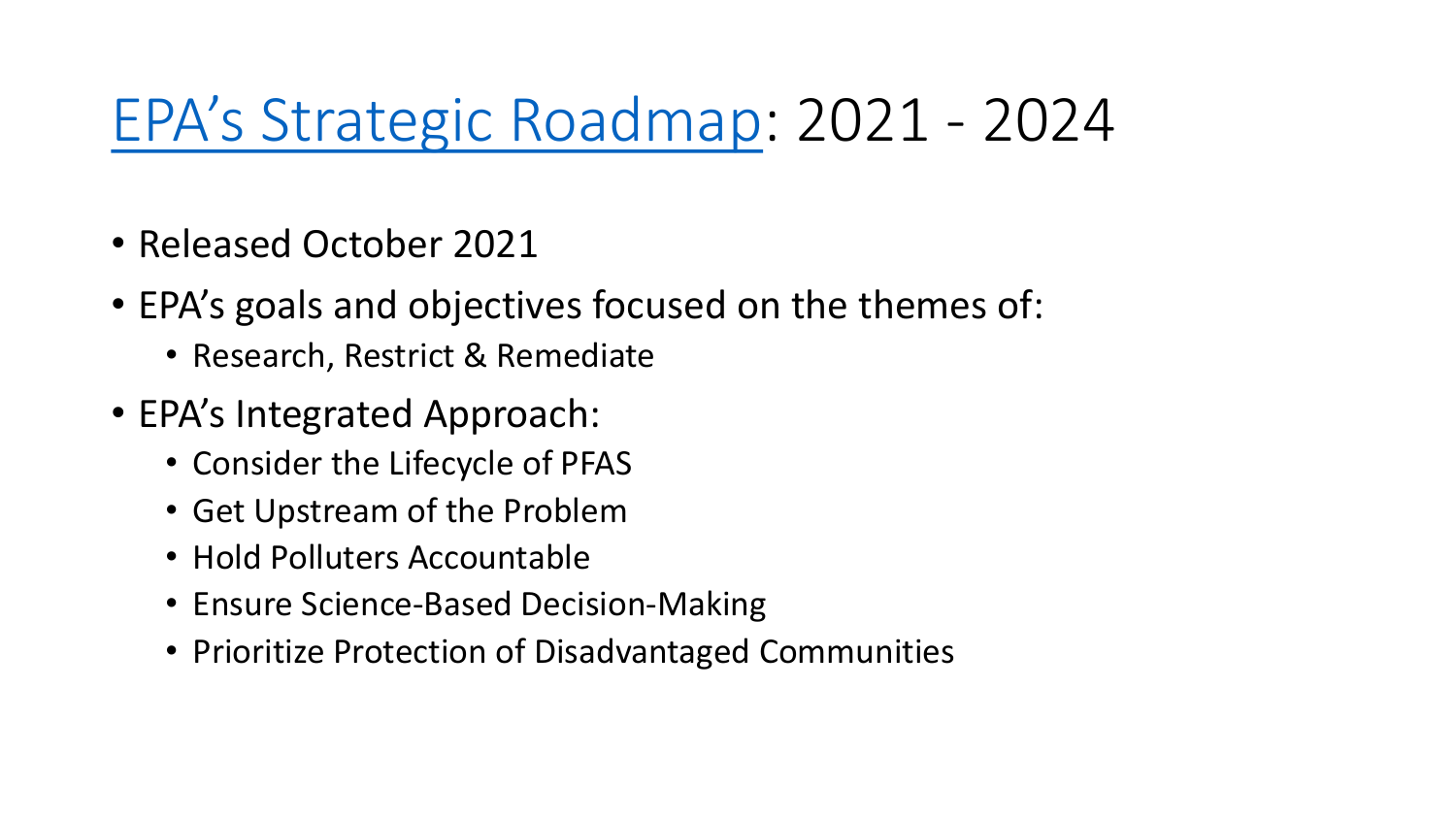#### Strategic Roadmap Key Actions

- Publish national testing strategy
- Ensure robust review for new PFAS under TSCA
- Review prior decisions under TSCA
- Eliminate inactive chemicals/uses under TSCA
- Enhance TRI reporting
- Finalize new TSCA reporting
- Increase drinking water testing
- Establish drinking water MCL for PFOA & PFOS
- Restrict NPDES discharges
- CERCLA/RCRA updates to include certain PFAS compounds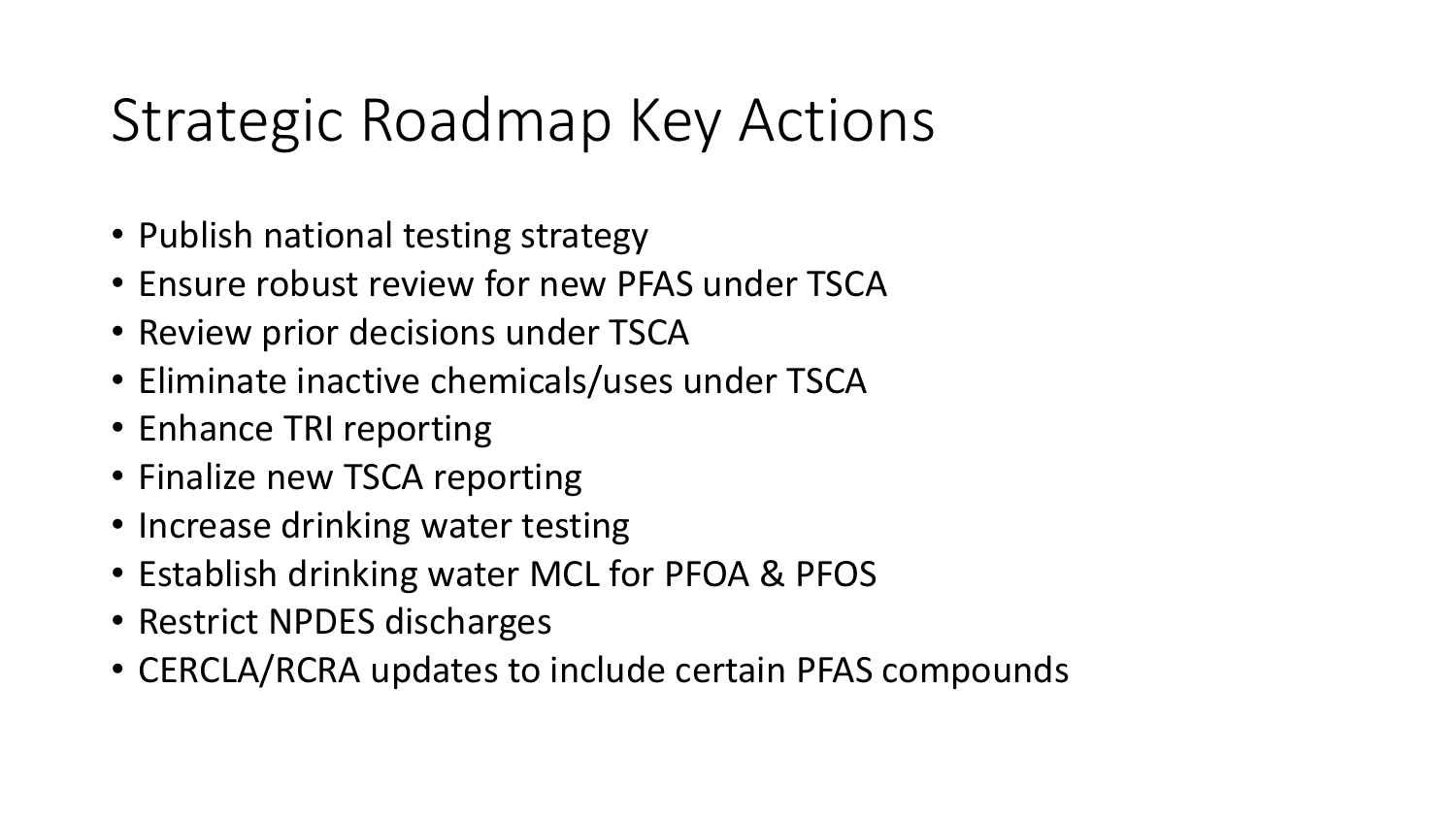#### National PFAS [Testing Strategy](https://www.epa.gov/assessing-and-managing-chemicals-under-tsca/national-pfas-testing-strategy)

- Limited Toxicity Data for most PFAS compounds
- PFOA & PFOS most studied & documented (health assessments published in 2016, currently undergoing review for potential revision)
- Potassium perfluorobutane sulfonate (PFBS) (April 2021)
- October 2021: EPA published its health assessment for GenX Chemicals, which is 100 times lower than PFBS & 10 times lower than PFOA/PFOS due to larger uncertainty factor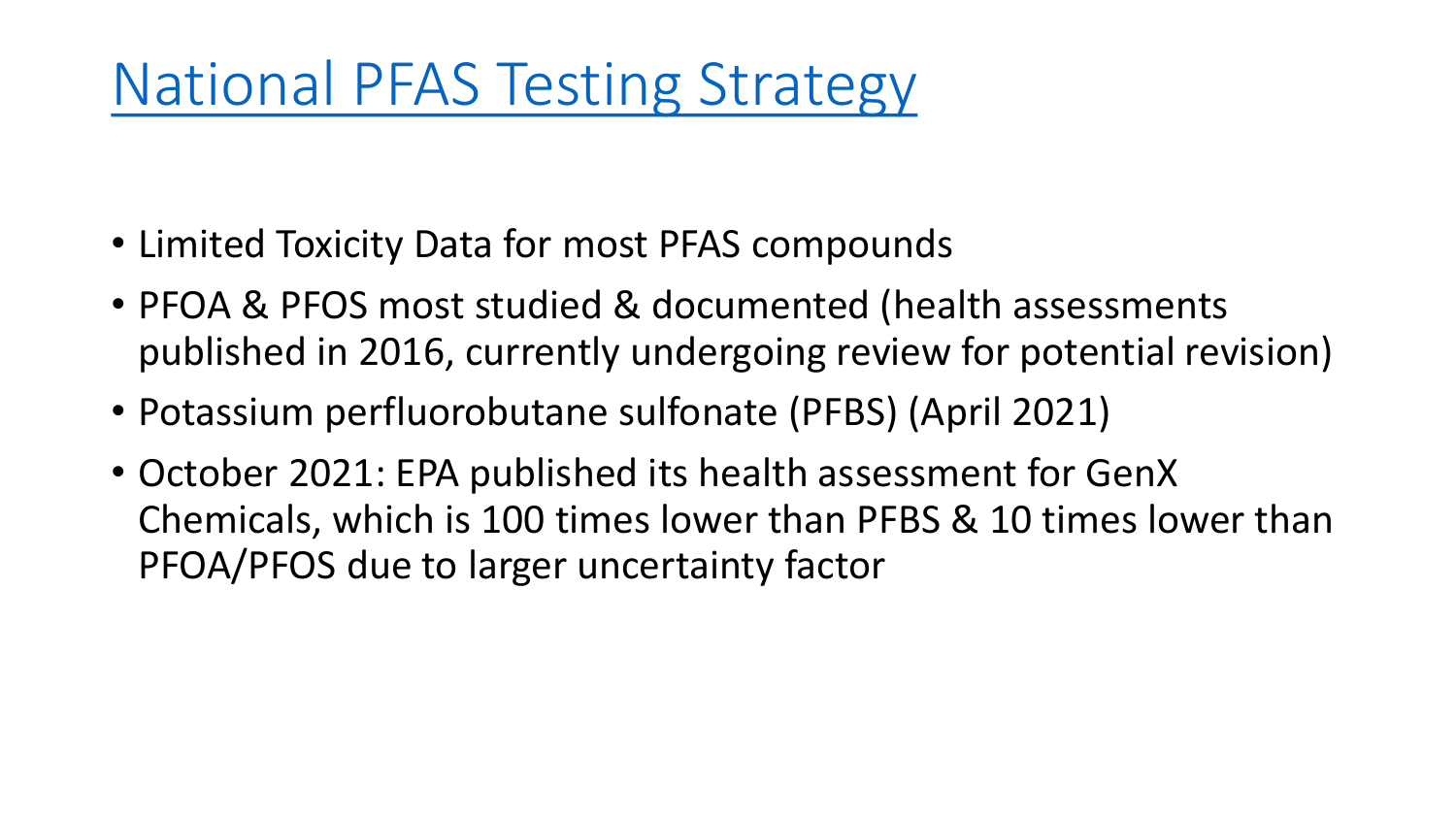## National PFAS Testing Strategy

- Released October 2021
- Response to North Carolina Petition under TSCA Section 21 (12/28/21)
- EPA proposes a categorical approach using TSCA Section 4
	- Prioritizing groups of chemicals which will provide data that can be extrapolated to larger groups (anchor or index chemicals within structural groupings)
	- Rely upon traditional scientific methods (dynamic and evolving tiered testing approach)
		- computational modeling
		- Physical-chemical properties
		- in vitro mechanistic or kinetics testing
		- limit vertebrate animal testing
		- Wait for mixture testing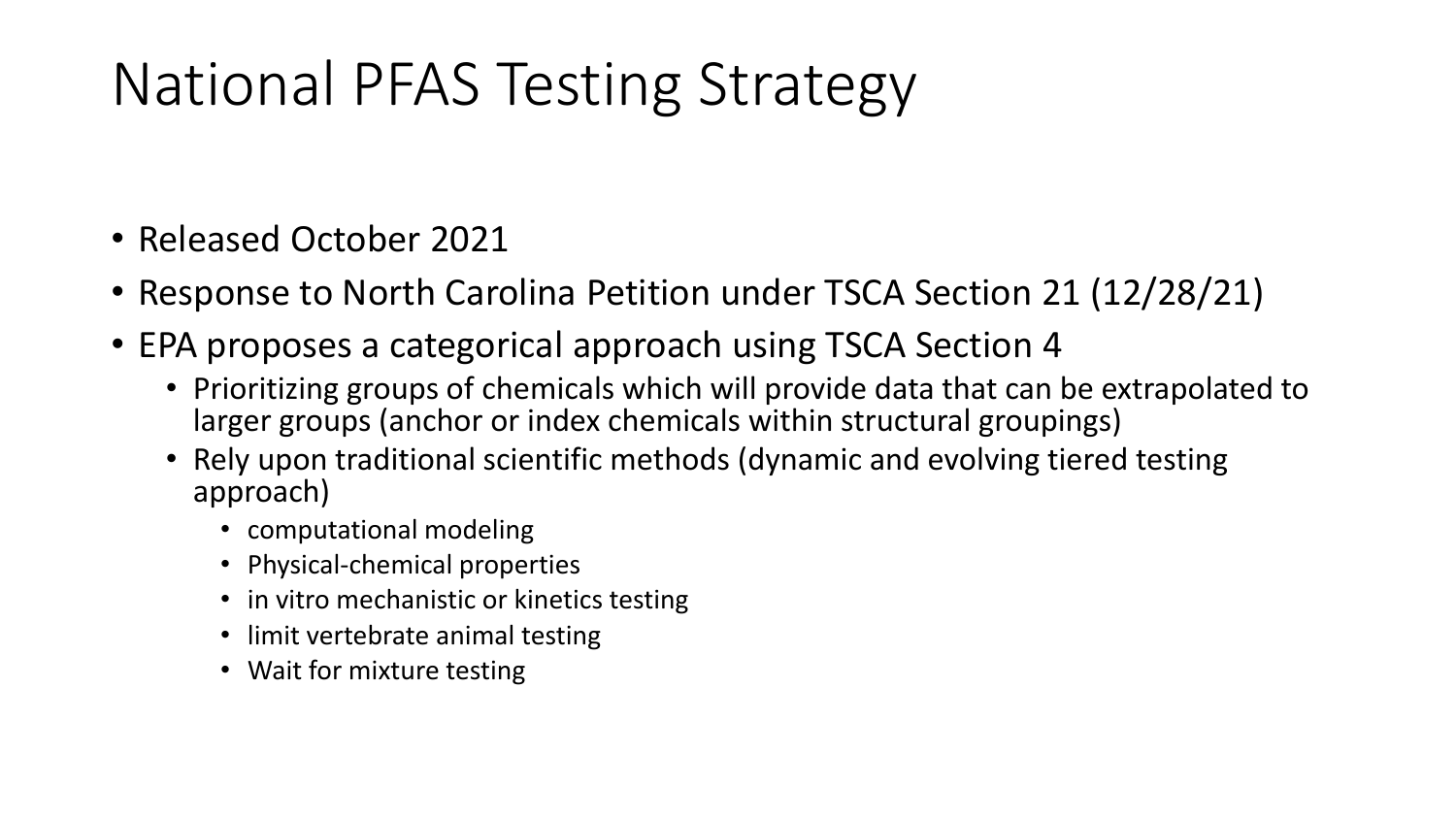#### Regulatory Updates

- 1. CERCLA: PFAS as a "Hazardous Substance"
- 2. RCRA: PFAS as a hazardous waste constituent
- 3. Toxics Release Inventory (TRI)
- 4. Toxic Substances Control Act (TSCA)
- 5. Drinking Water
- 6. Stormwater/Wastewater
- 7. Air Emissions
- 8. Biosolids
- 9. State Regulation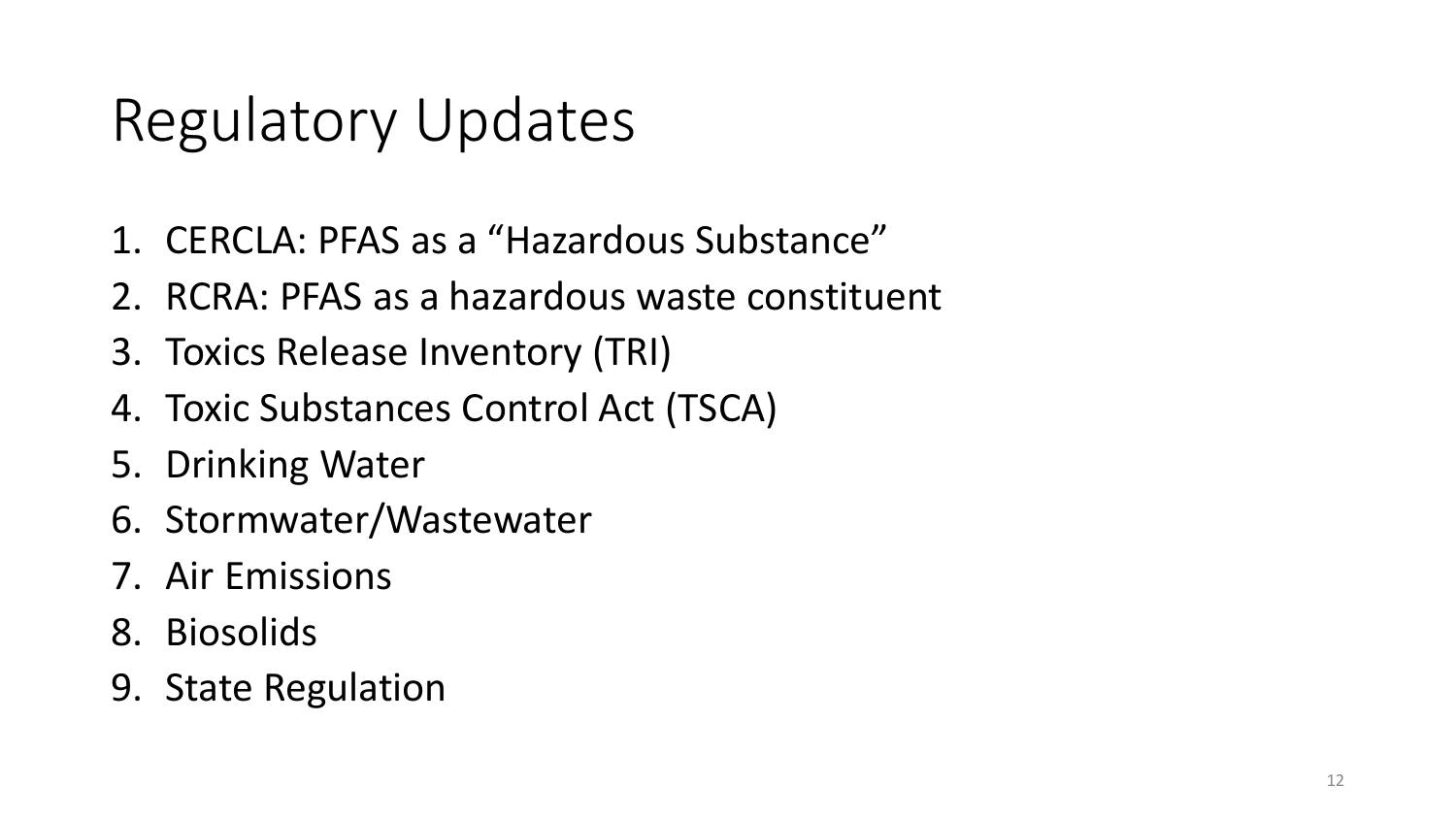# Big Picture Compliance Overview

- Consideration of both federal and state requirements
	- Many states are advanced in their PFAS regulatory schemes
- Evaluate operations and environmental media
	- Many different types of businesses & property uses implicate PFAS
- Air, Water (wastewater, stormwater, groundwater), Land (biosolids)
	- Each category of environmental media is implicated by PFAS use
- Evolving analytical methods
	- Limited EPA-validated analytical methods available (although EPA is working on it)
	- Status of EPA Research and Development on PFAS | Safer Chemicals Research | US EPA [\(Status of various test methods and timeline for validation, including non-](https://www.epa.gov/chemical-research/status-epa-research-and-development-pfas)<br>potable water)
- Record-keeping & Reporting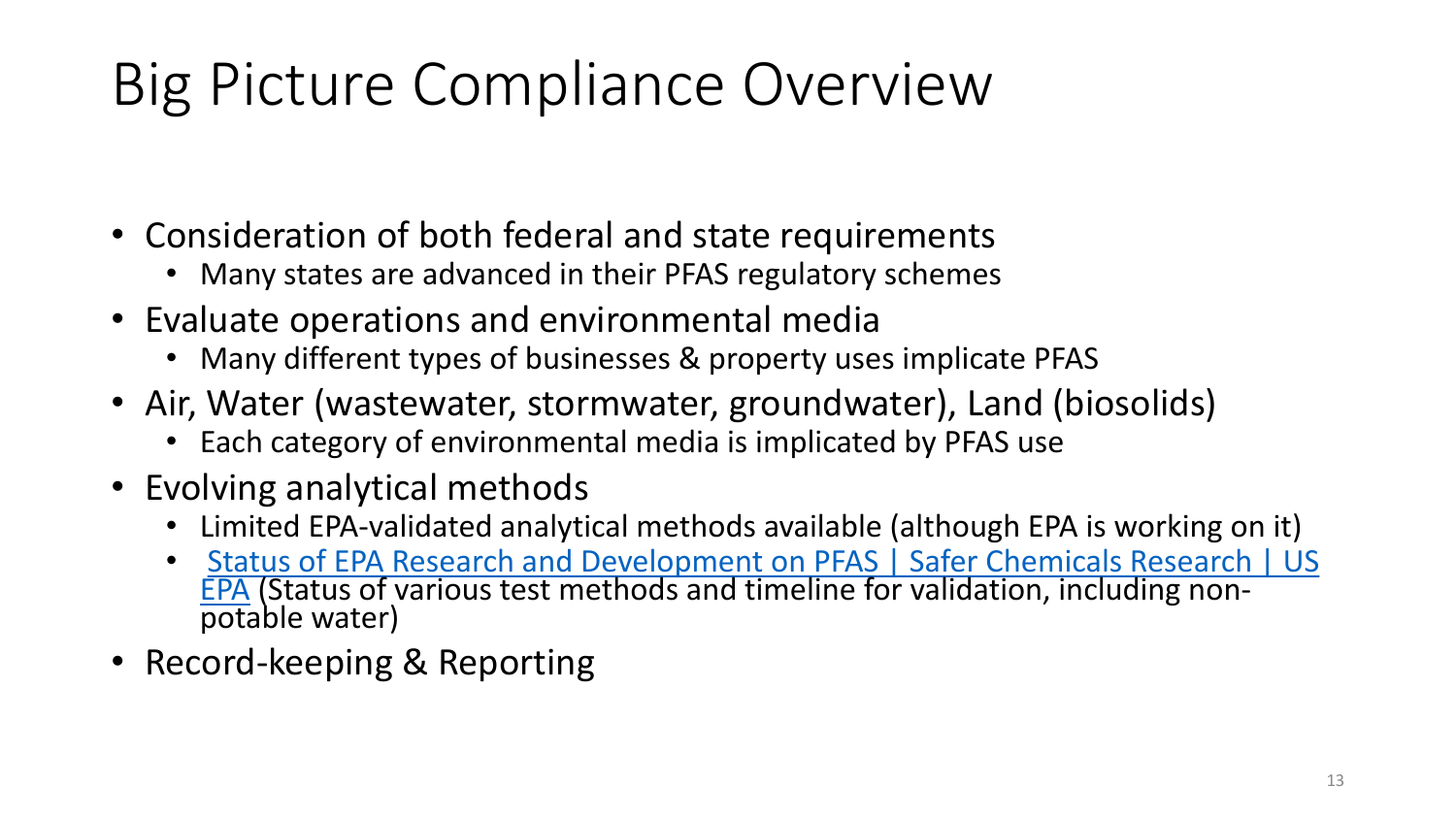#### CERCLA Refresher

- CERCLA and state analogs are **retroactive**
	- Potential reopeners under Consent Decrees & five-year reviews for delisted sites
- January 2022: EPA submits proposal for listing PFOA and PFOS as "hazardous substances" to White House Office of Management & Budget for pre-publication review
- Plan to propose a draft rule (regulation) by March 2022
- Final rule expected in summer 2023
- CERCLA requires remedial action when there is a release or substantial threat of release of any "pollutant or contaminant which may present an imminent and substantial danger to the public health or welfare."
	- EPA considers PFAS "pollutants or contaminants," and has been using this concept to require PFAS remediation on a site-by-site basis using "applicable, relevant, and appropriate requirements." CERCLA  $\S$  121(d) and NCP  $\S$  300.430(f)(1)(ii)(B).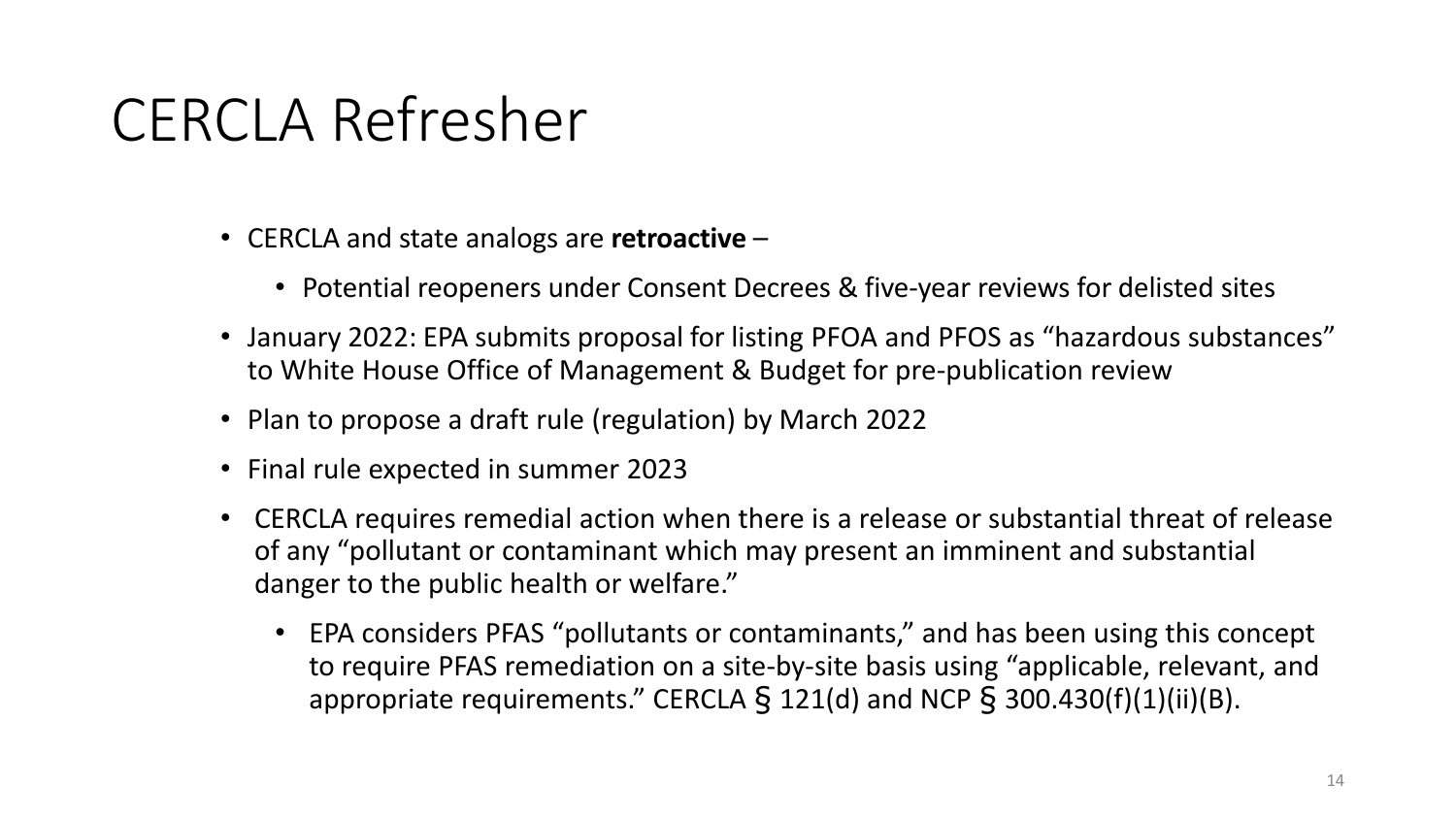## Enforcement Trends

- EPA has identified 245 Superfund and contaminated sites with PFAS contamination (up from 180 sites identified in May 2020)
- EPA also continuing to investigate PFAS releases, including joint inspections with states and issuance of requests for information
- Some states are already beginning to require active and closed Superfund and brownfield sites to sample for PFAS, which increases enforcement and remediation risks.
	- New York and New Jersey require all active remediation sites to sample for certain PFAS.
	- New York requires owners or operators of sites that have already received regulatory closure to sample for PFAS.
	- New Jersey has expressed willingness to reopen closed sites to sample for PFAS.
	- California is requiring a phased investigation of PFAS at sites that are potential users of PFAS.
	- Massachusetts requires investigation of sites with potential PFAS contamination under its Massachusetts Contingency Plan.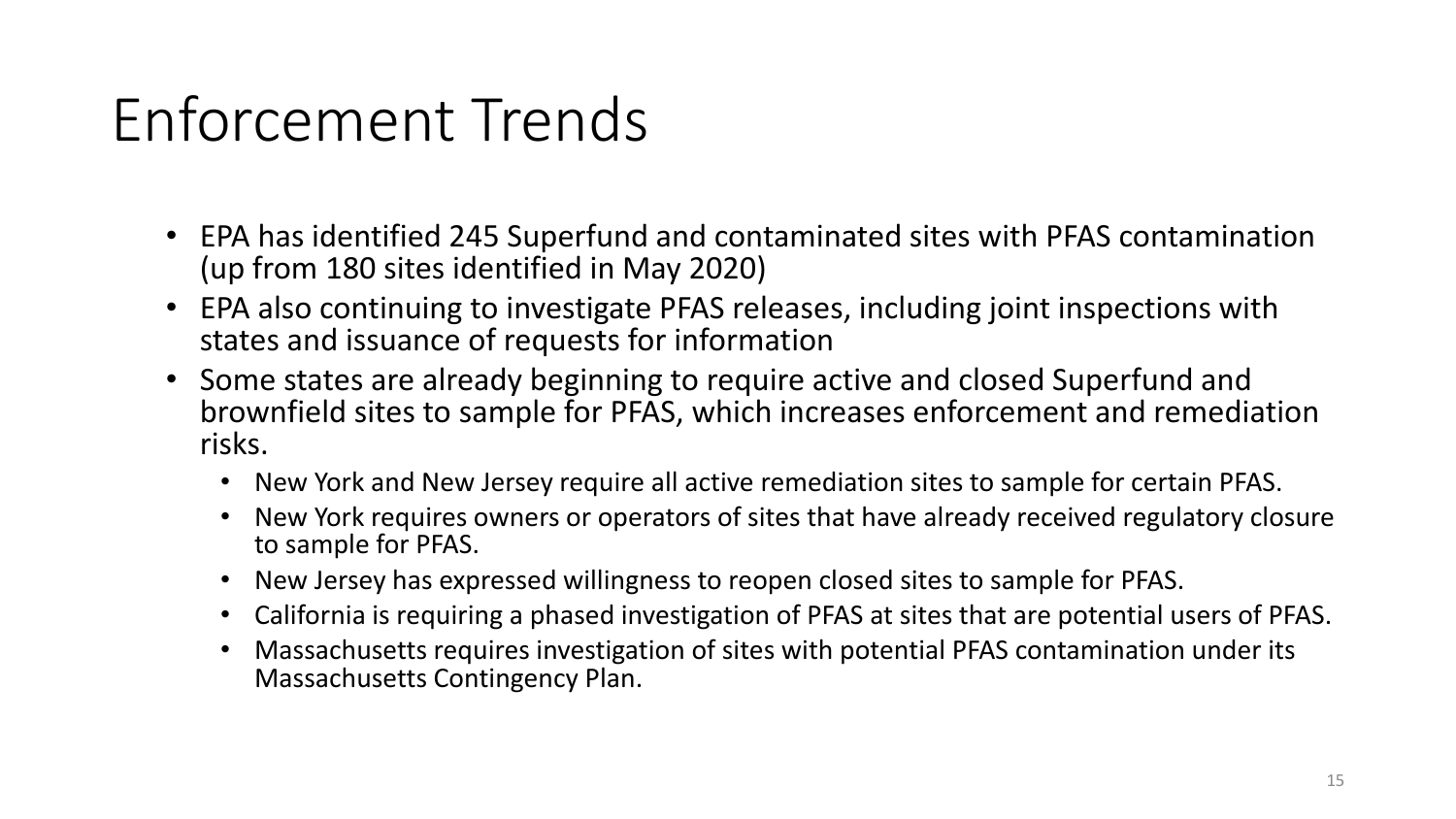#### RCRA

- October 2021: EPA agrees to grant in part New Mexico petition
- EPA will initiate rulemaking process to propose adding PFOA, PFOS, PFBS, and GenX as RCRA Hazardous Constituents under 40 CFR Part 261 Appendix VIII
- Will make these PFAS compounds subject to RCRA Corrective Action (remediation) for RCRA licensed facilities (hazardous waste treatment, storage, and disposal facilities)
- Proposed regulation will also clarify RCRA Corrective Action Program is authorized to require investigation and cleanup of PFAS wastes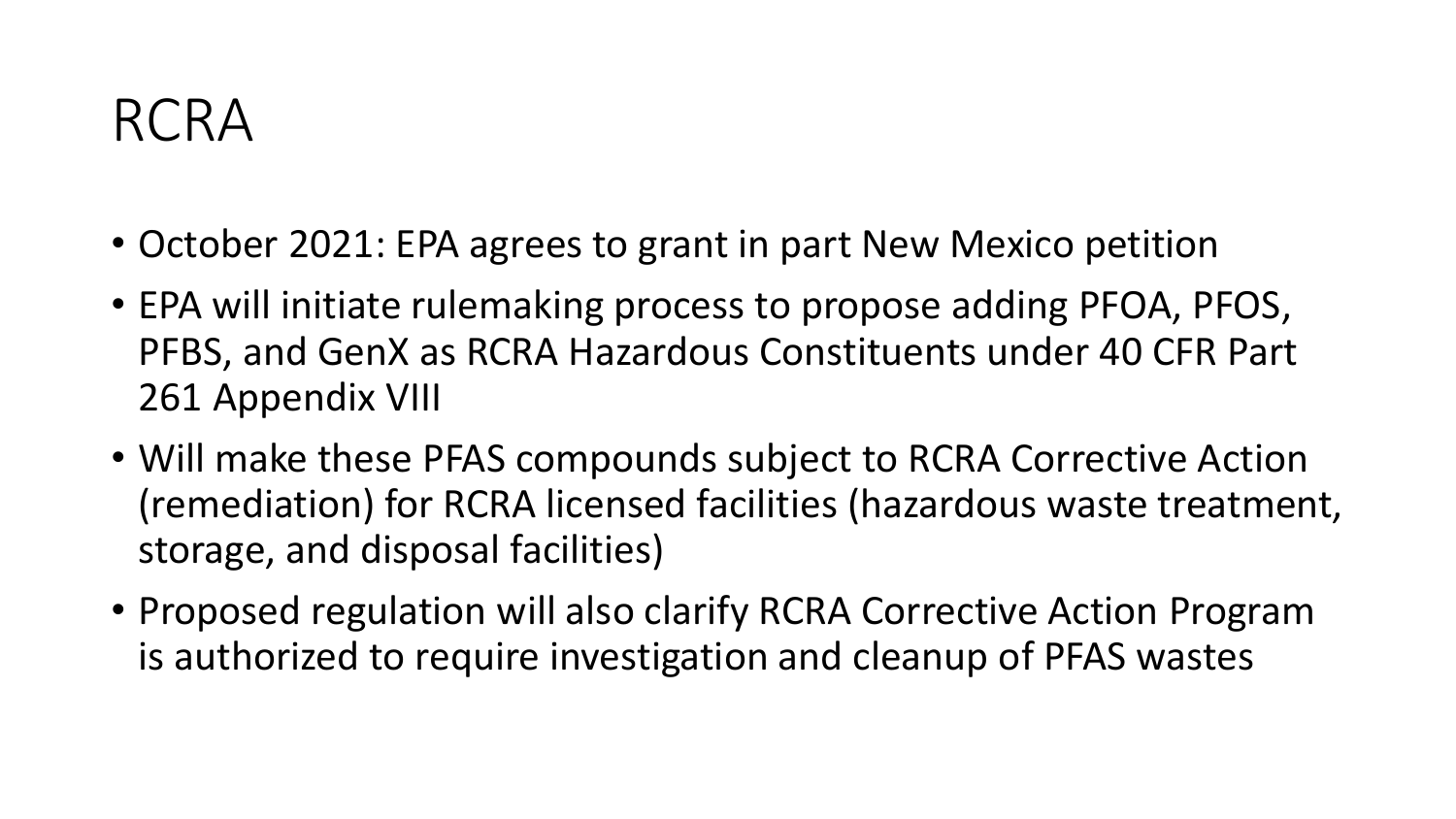# Toxics Release Inventory (TRI) Reporting

- Section 313 of the Emergency Planning and Community Right-to-Know Act (EPCRA), [42 U.S.C. 11023](https://www.law.cornell.edu/uscode/text/42/11023)
- Based upon SIC and NAICS Codes, [40 C.F.R. 372.23](https://www.law.cornell.edu/cfr/text/40/372.23)
- [National Defense Authorization Act FY 2020](https://congress.gov/116/plaws/publ92/PLAW-116publ92.pdf) (PUBLIC LAW 116–92— DEC. 20, 2019)
	- PFAS Act of 2019 (Sections 7301- 7362)
- Section 7321 added 172 PFAS compounds to TRI reporting requirement; compounds added continually
- June 3, 2021: 3 more PFAS added to TRI for July 1, 2022 reporting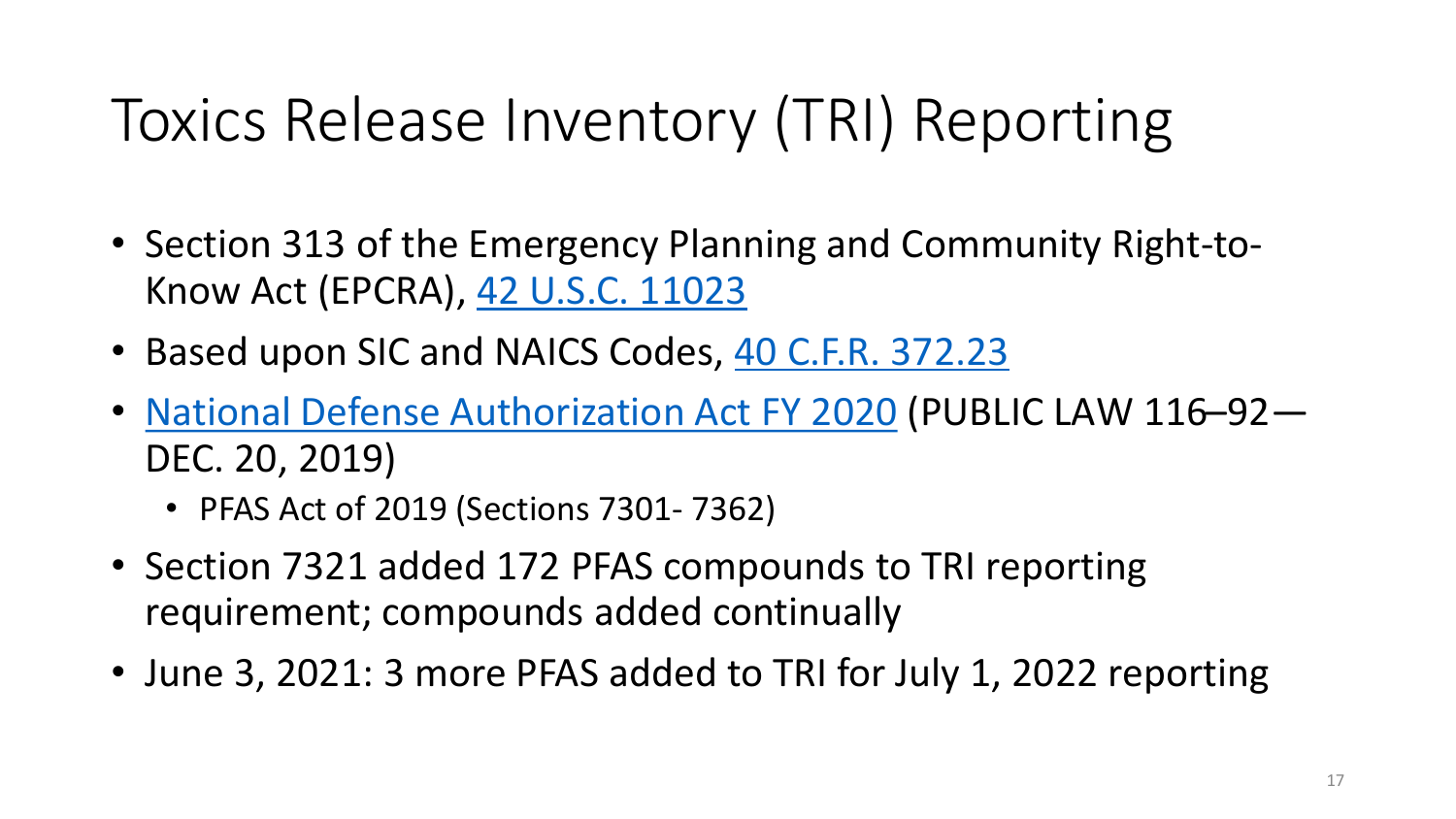#### TRI Impacts on Due Diligence

- Supplier Notification, [40 C.F.R. 372.45](https://www.law.cornell.edu/cfr/text/40/372.45) (Safety Data Sheet)
- Be sure to get latest revision (post  $1/1/20$ )
- Product review (SDS and Chemical Inventory)
	- Safety Data Sheets (SDSs) may not list specific PFAS compounds
	- "proprietary ingredients," "proprietary fluorosurfactant," and "fluorinated surfactants" among descriptions
	- "PFOA-free" does not mean PFAS-free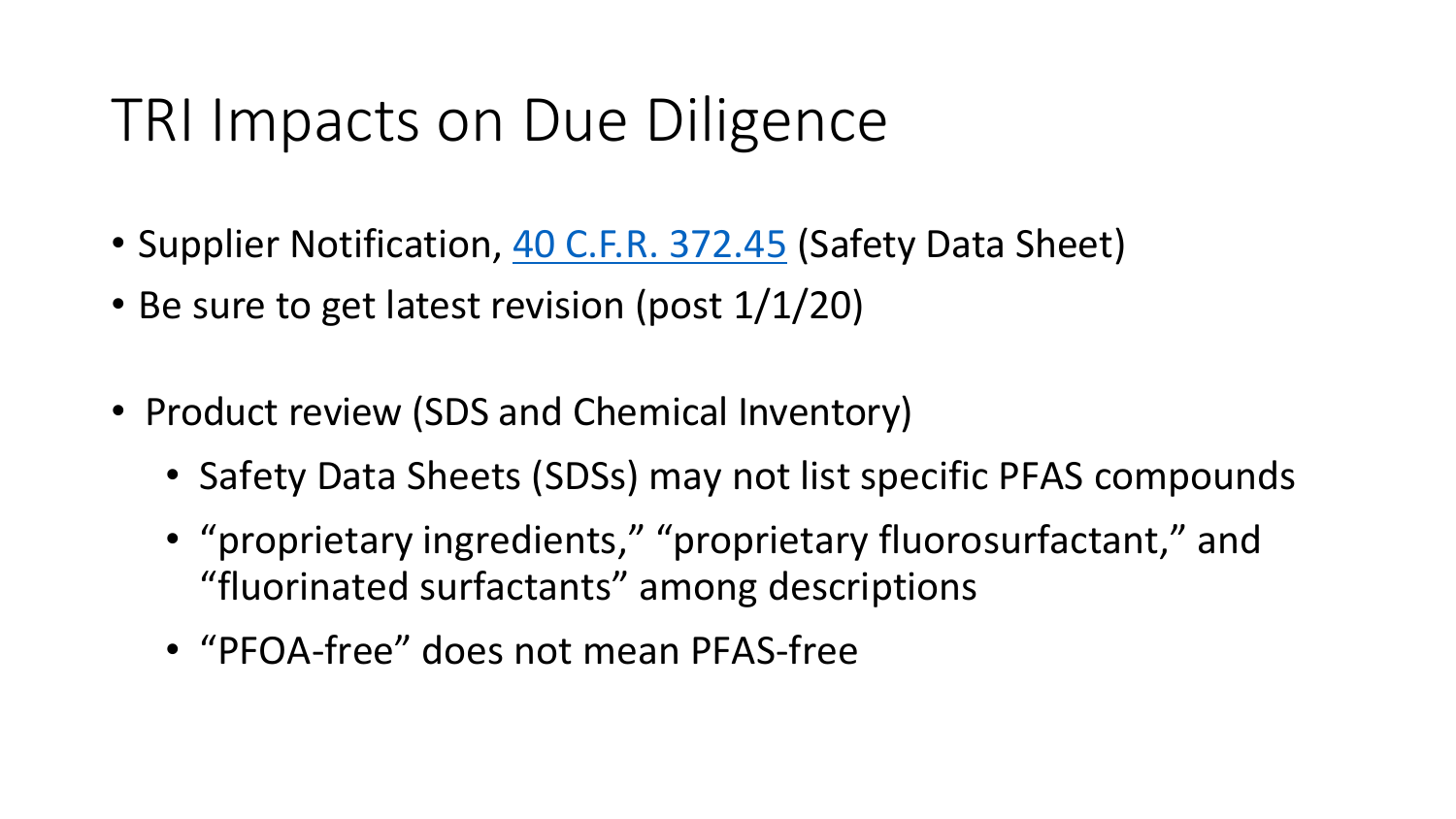#### 2020 TRI Data

- October 2021: EPA released the 2020 dataset
- Only 39 facilities reported that they manufactured, processed, or otherwise used a TRI-listed PFAS compound (over the TRI 100-pound threshold)
- A majority were chemical manufacturers producing products for paint and coatings, soap and detergents, polish, plastics, fertilizers, and adhesives
- Only 43 of the 172 listed compounds were identified (over the TRI 100-pound threshold)
- January 20, 2022 Complaint to close "reporting loopholes"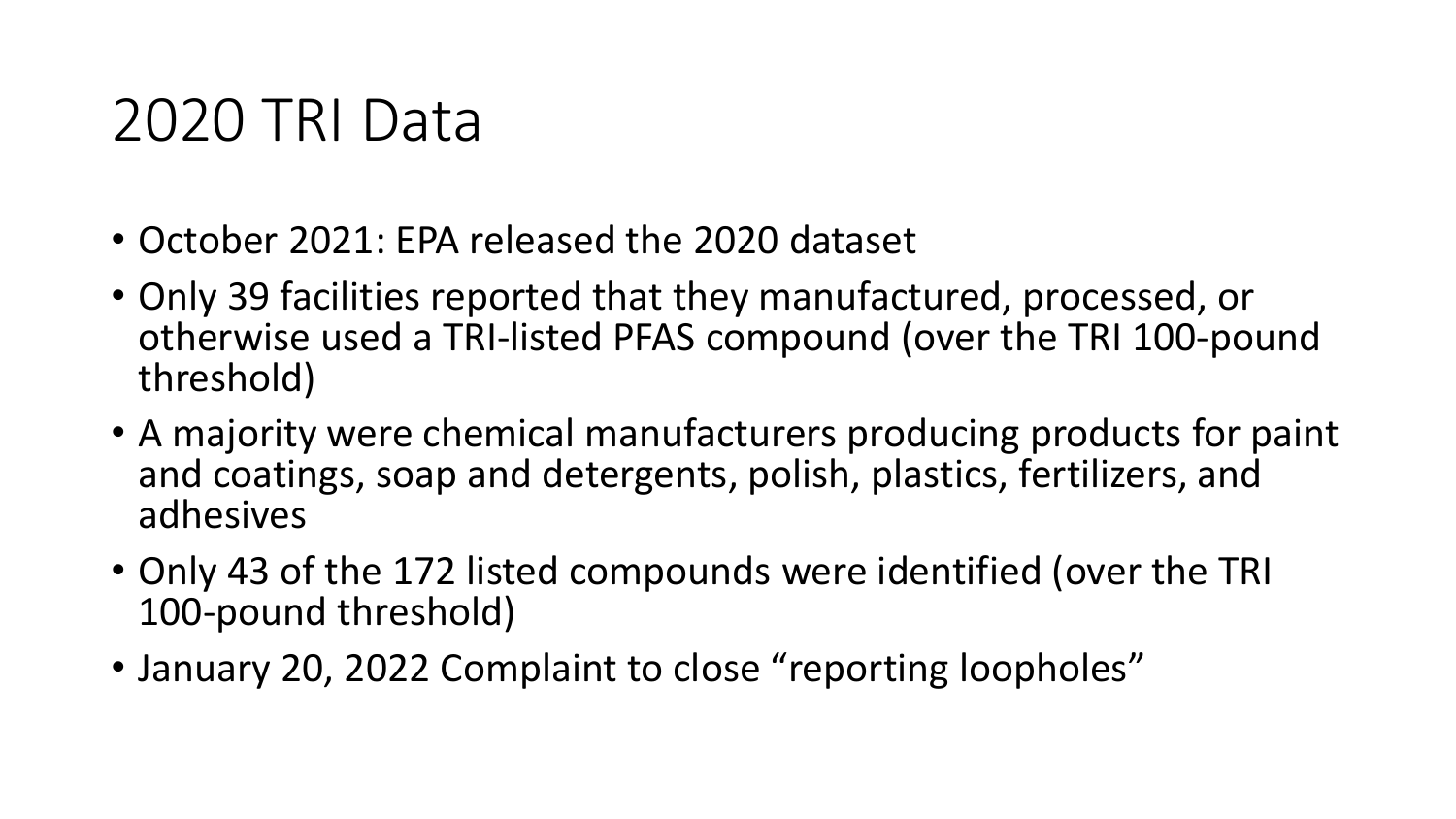# Toxic Substances Control Act (TSCA)

- NDAA Section 7351: Amended Section 8 reporting requirements
- EPA [Proposed Rule](https://www.epa.gov/node/267465/view) June 2021: Comments Due 9/27/2021
	- EPA proposes to require persons that manufacture (including import) or have manufactured these chemical substances in any year since January 1, 2011, to electronically report information regarding PFAS uses, production volumes, disposal, exposures, and hazards.
	- New regulations, 40 C.F.R. Part 705
	- Seeking manufacturing data from 2011 onward
	- Detailed reporting requirements will generate voluminous (largely) publicly available data
	- Roadmap to entities using PFAS
- Docket: [EPA-HQ-OPPT-2020-0549](https://www.regulations.gov/docket/EPA-HQ-OPPT-2020-0549) (110 Comments filed & 10 Supporting Documents)
- EPA rule required to be promulgated by 1/1/2023 (expected winter 2022)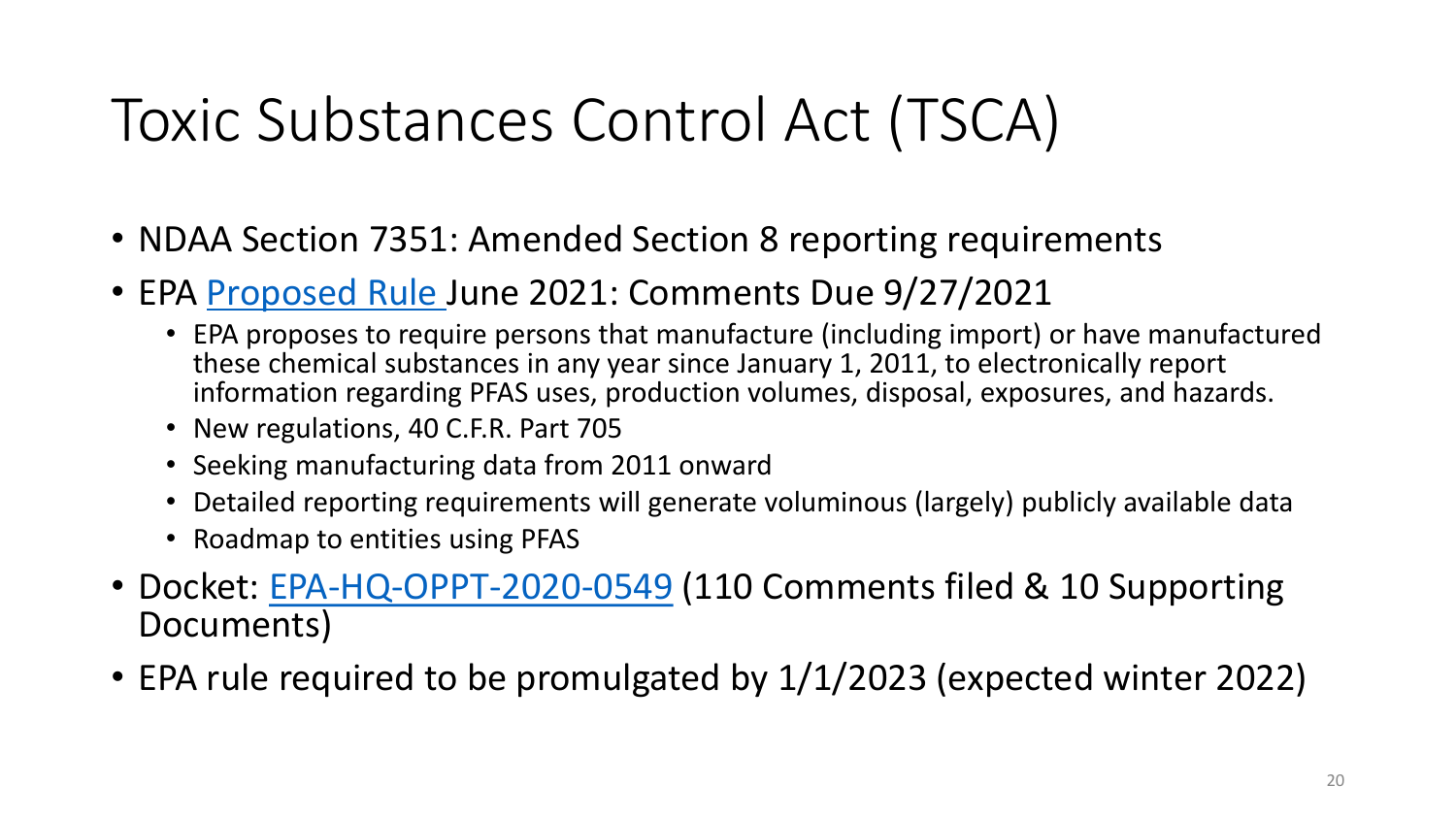### TSCA Proposed Rule – Key Issues

- Very broad inclusion of PFAS compounds
	- List is illustrative only
	- Defined by combination of carbon and fluorine atoms
	- More than 1,000 substances identified by EPA
- Very broad inclusion of entities subject to reporting
	- Manufacturers for any commercial purpose, including test marketing, R&D, etc.
	- Includes byproducts, impurities, chemical transformation during use or aging
	- Includes importers
	- Includes "articles" as well as chemical substances
	- No exemption for small businesses or de minimis quantities
- Very broad search of records and information required
	- "Known or reasonably ascertainable by" all information in possession or control,<br>plus a reasonable person what might be expected to possess, control or know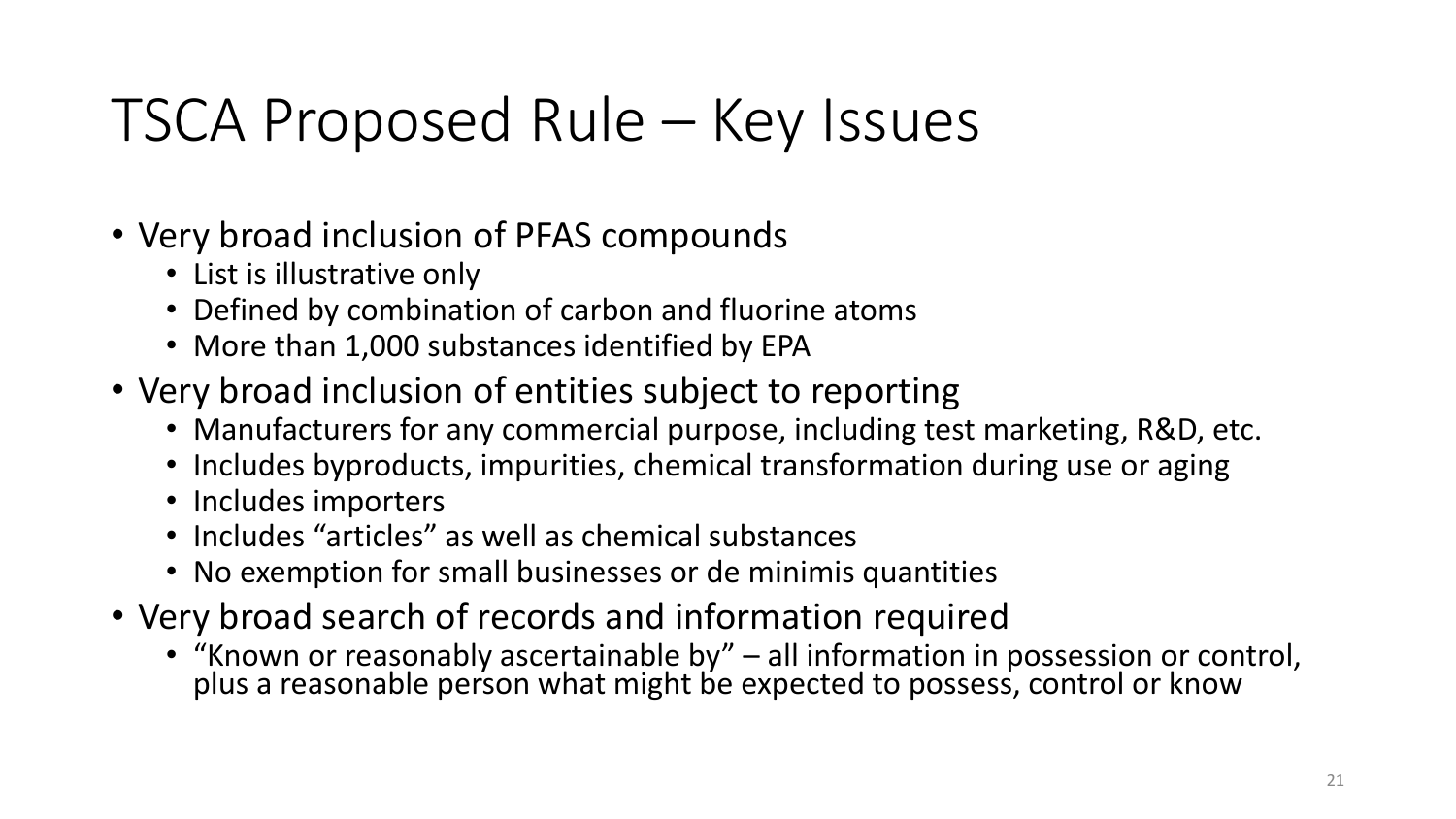#### More TSCA Updates

- According to the Roadmap, EPA has identified approximately 650 PFAS compounds currently in commerce under TSCA [\(gra](https://comptox.epa.gov/dashboard/chemical-lists/PFASMASTER)ndfathered) (out of over<br>12,000 compounds listed on <u>EPA's PFAS Master List</u> ) and 6-8 facilities which produce PFAS feedstock
- EPA [announces](https://www.epa.gov/chemicals-under-tsca/epa-announces-changes-prevent-unsafe-new-pfas-entering-market) elimination of Low Volume Exemptions (LVEs) for new PFAS compounds
	- EPA seeking voluntary withdrawal of previously issued LVEs
- [Significant New Use Rule \(July 2020\)](https://www.regulations.gov/document/EPA-HQ-OPPT-2013-0225-0232)
	- prohibits companies from manufacturing, importing, processing, or using certain long-chain PFAS without prior EPA review and approval
	- Includes foreign articles which use/contain identified PFAS compounds (e.g., surface coatings)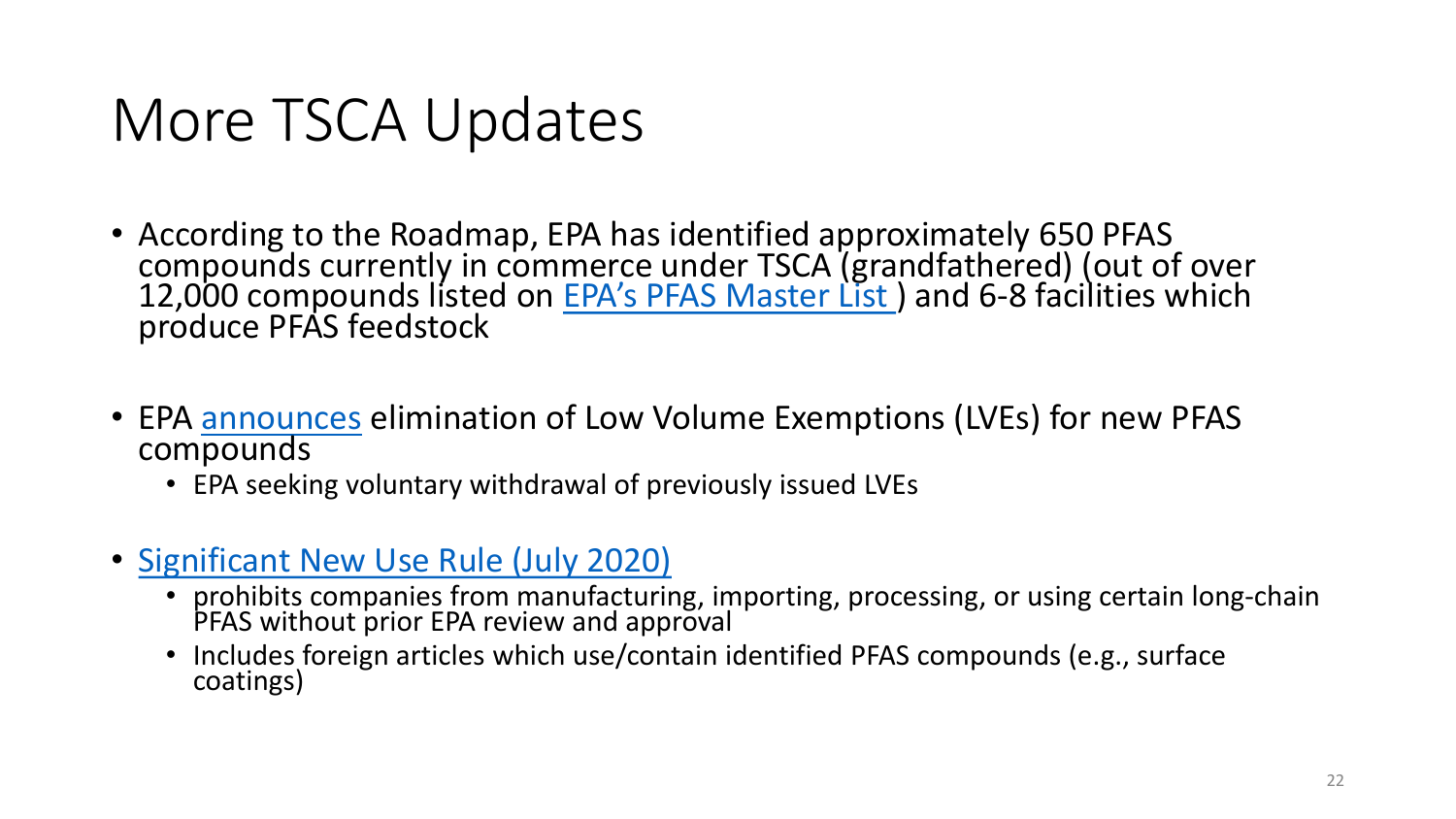# Drinking Water

- [EPA Health Advisory](https://www.epa.gov/sites/default/files/2016-05/documents/pfoa_health_advisory_final_508.pdf) (May 2016)
- [EPA Preliminary Regulatory Determination](https://www.federalregister.gov/documents/2020/03/10/2020-04145/announcement-of-preliminary-regulatory-determinations-for-contaminants-on-the-fourth-drinking-water) (March 2020) (PFOA & PFOS)
- [EPA Final Regulatory Determination](https://www.federalregister.gov/documents/2021/03/03/2021-04184/announcement-of-final-regulatory-determinations-for-contaminants-on-the-fourth-drinking-water) (March 2021) (PFOA & PFOS)
- [Fifth Unregulated Contaminant Monitoring Rule](https://www.epa.gov/dwucmr/fifth-unregulated-contaminant-monitoring-rule) (March 2021) (added 29 PFAS compounds to measure in public water systems broadly defined)
	- Revisions published 12/27/21 to include smaller public water suppliers, all systems serving 3,300 or more people (previously only systems serving 10,000 or more people)
- Many states already regulating drinking water and PFAS contamination potentially impacting drinking water aquifers
	- [Massachusetts,](https://www.mass.gov/doc/pfas-mcl-revisions-to-310-cmr-2200-clean-version-9-16-2020/download) [Michigan](https://content.govdelivery.com/accounts/MIDEQ/bulletins/298c5fe), [New Jersey,](https://www.nj.gov/dep/newsrel/2020/20_0025.htm) etc.
	- Updated lists can be found on the ITRC website
	- PFAS [Water and Soil Values Table Excel file](https://pfas-1.itrcweb.org/wp-content/uploads/2021/08/ITRCPFASWaterandSoilValuesTables_JULY-2021-FINAL.xlsx) (updated July 2021)
- Expedited testing on & around current & former DOD facilities (FY22NDAA signed 12/27/21)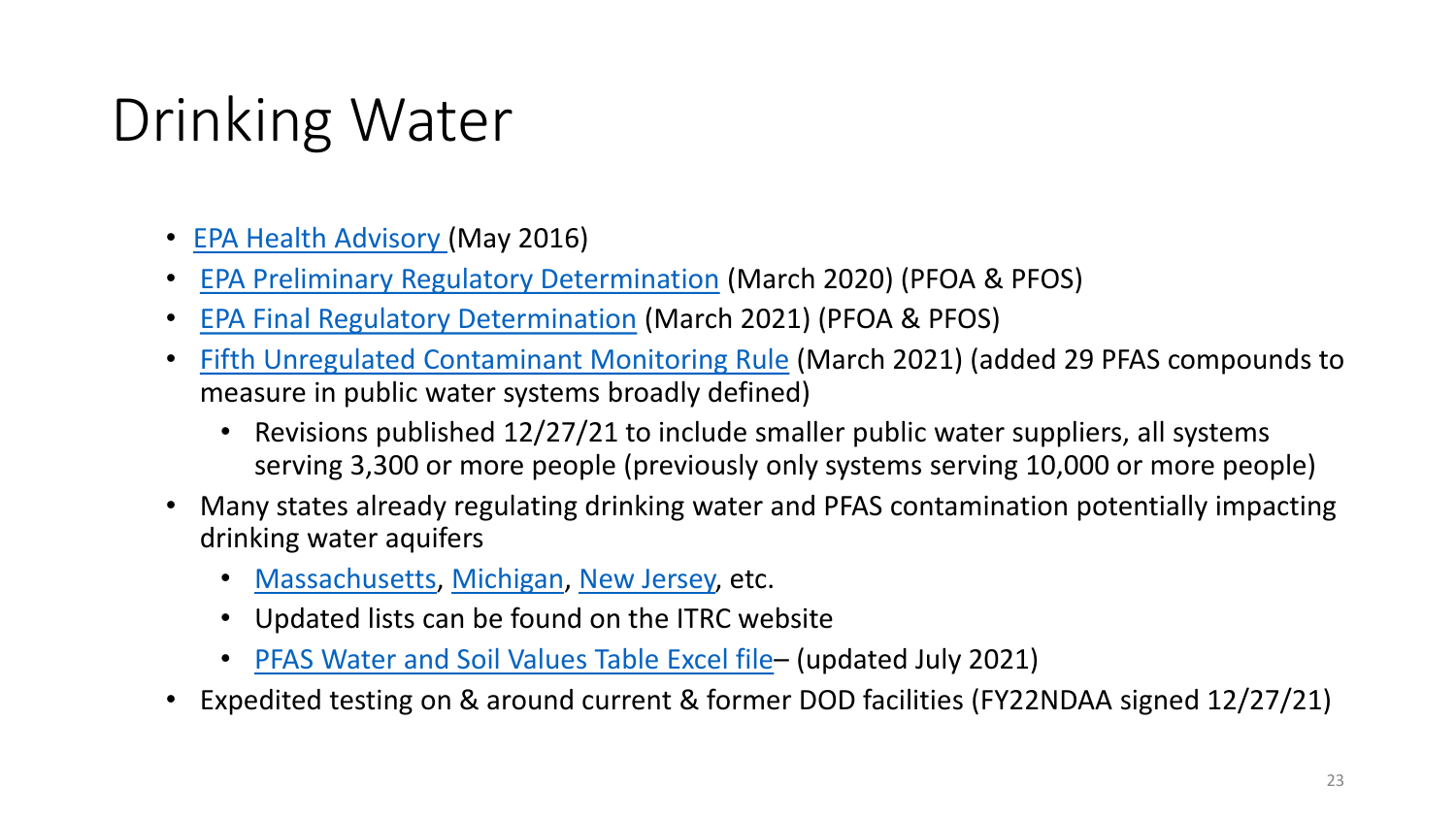## Stormwater/Wastewater Discharges

- National Pollutant Discharge Elimination System (NPDES):
- Interim Strategy for Per- and Polyfluoroalkyl [Substances in Federally Issued National](https://www.epa.gov/sites/production/files/2020-11/documents/pfas_npdes_interim_strategy_november_2020_signed.pdf) [Pollutant Discharge Elimination System Permits](https://www.epa.gov/sites/production/files/2020-11/documents/pfas_npdes_interim_strategy_november_2020_signed.pdf) (Nov. 30, 2020)
- [Multi-Sector General Permit \(MSGP\)](https://www.epa.gov/npdes/stormwater-discharges-industrial-activities-epas-2021-msgp) (March 1, 2021): stormwater management on industrial facilities
	- PFAS Monitoring not included (except New Mexico)
- [Preliminary Effluent Guidelines Program Plan | US EPA](https://www.epa.gov/eg/preliminary-effluent-guidelines-program-plan)
	- Announced September 8, 2021
	- Organic Chemicals, Plastics and Synthetic Fibers category to address per- and polyfluoroalkyl substances (PFAS) discharges from facilities manufacturing PFAS.
	- Metal Finishing category to address PFAS discharges from chromium electroplating facilities.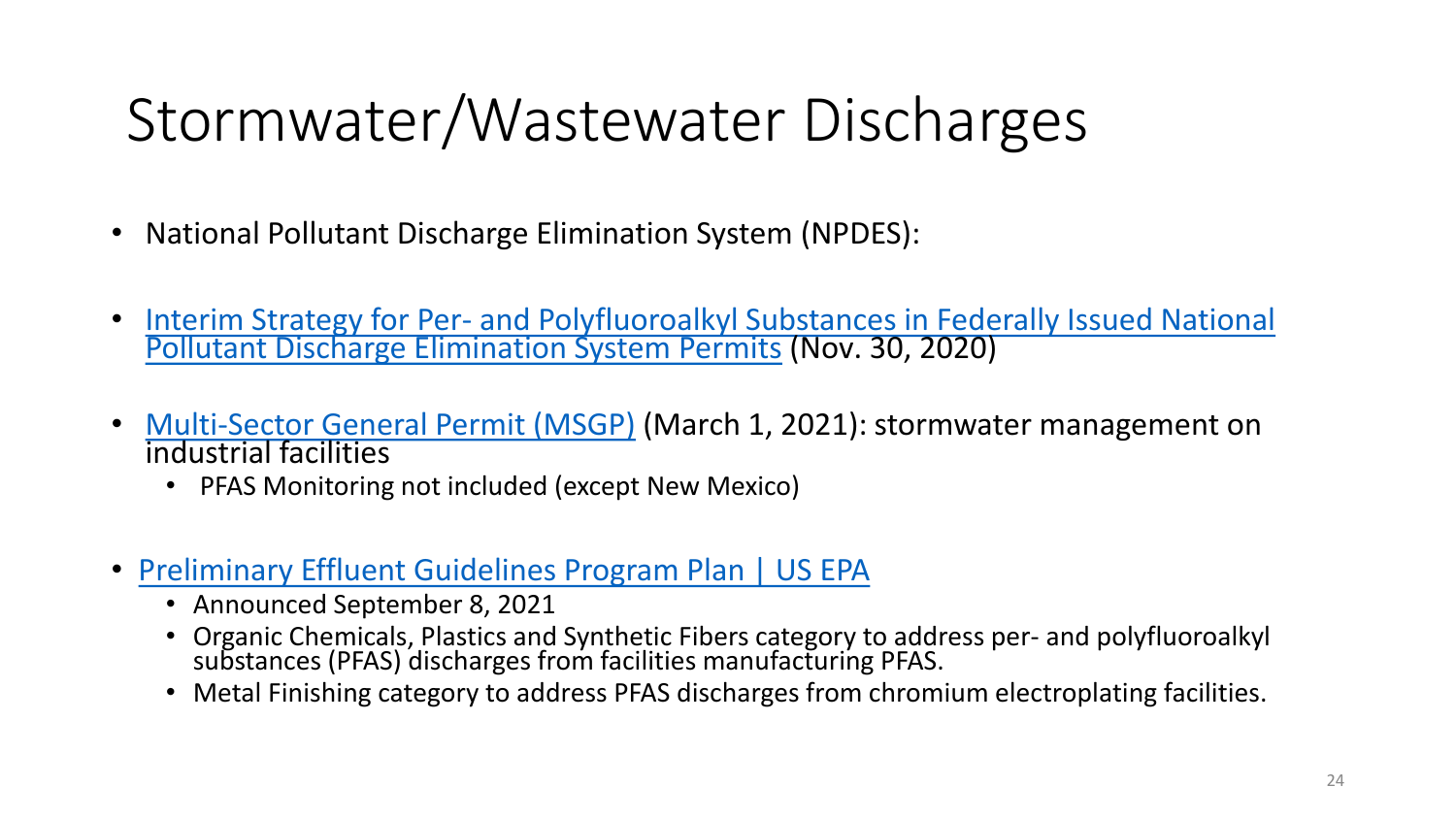#### Air Emissions

- No federal regulation yet, but potential Clean Air Act jurisdiction if EPA acts
- Clean Air Act  $111(b)(1)(A)$ , [42 U.S.C. 7411](https://www.law.cornell.edu/uscode/text/42/7411), a compound that "contributes significantly to air pollution which may reasonably be anticipated to endanger public health or welfare"
- Clean Air Act 112, [42 U.S.C. 7412](https://www.law.cornell.edu/uscode/text/42/7412), "Hazardous Air Pollutant" the compound provides a "threat of adverse human health effects" or other "adverse environmental effects." (b)(2)
- [EPA Office of Research and Development \(ORD\): EPA PFAS](https://cfpub.epa.gov/si/si_public_record_report.cfm?Lab=NRMRL&dirEntryId=345762) Air Emission Measurements: Activities and Research | Science Inventory | US EPA (June 2019) (ORD technical support to states in measuring emissions)
- [Other Test Method 45 \(OTM-45\) Measurement of Selected Per-](https://www.epa.gov/sites/production/files/2021-01/documents/otm_45_semivolatile_pfas_1-13-21.pdf) and Polyfluorinated Alkyl Substances from Stationary Sources (Rev 0 1/13/2021)
- PFAS [Action Act of 2021](https://debbiedingell.house.gov/uploadedfiles/pfas_action_final.pdf) (Section 8: mandates listing of PFAS as Hazardous Air Pollutants)
- [National Defense Authorization Act FY 2020](https://congress.gov/116/plaws/publ92/PLAW-116publ92.pdf) (PUBLIC LAW 116–92—DEC. 20, 2019)
	- Section 330-332: emission reductions from incinerators used for AFFF, data collection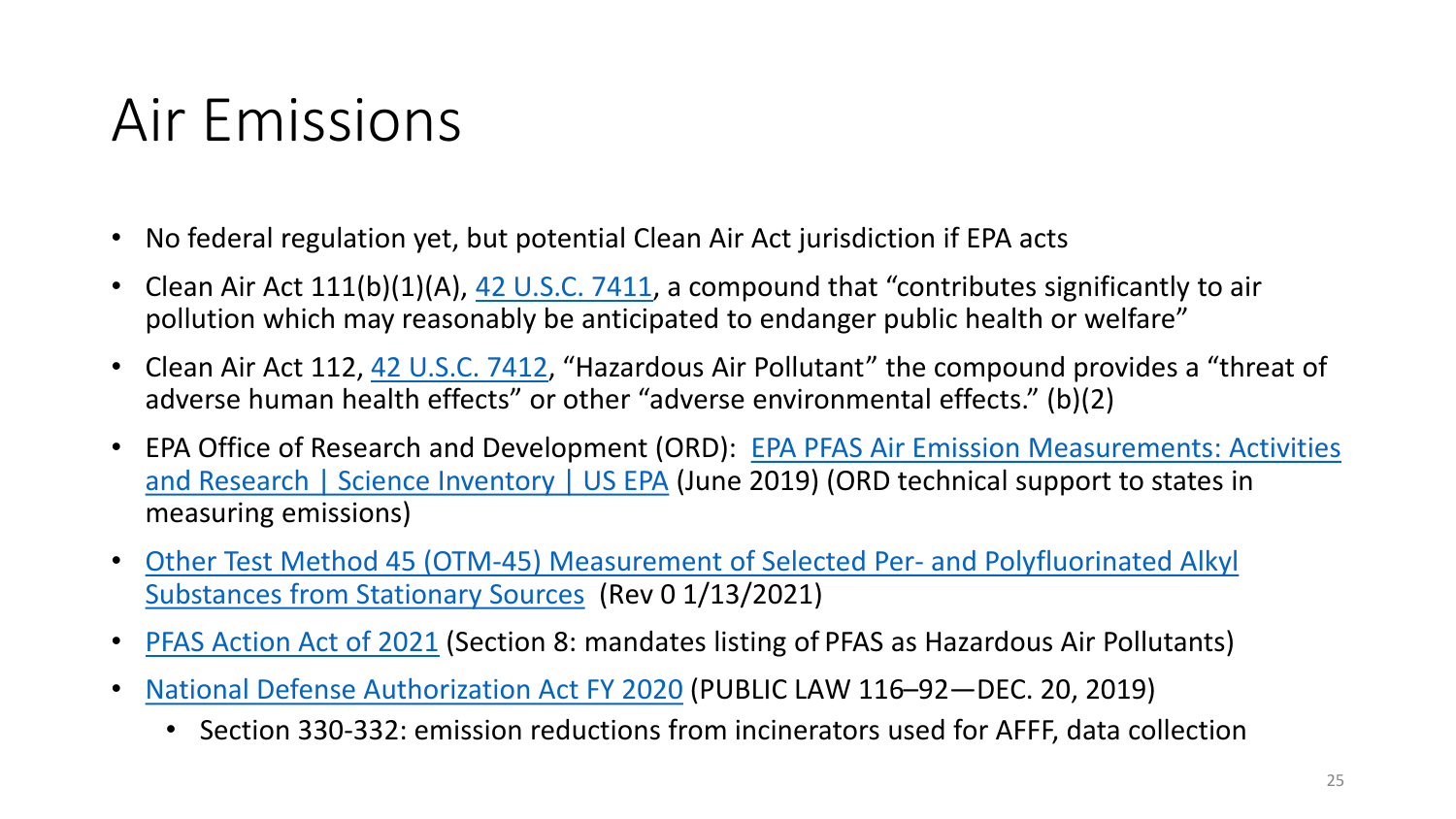#### Biosolids

- Wastewater residual (sludge) used for land application (beneficial use)
- Regulated under Clean Water Act, Section 405, [33 U.S.C. 1345](https://www.law.cornell.edu/uscode/text/33/1345)
- [PowerPoint Presentation \(epa.gov\)](https://www.epa.gov/sites/production/files/2020-10/documents/r1-pfas_webinar_day_2_session_6_mills_final.pdf) (PFAS Treatment in Biosolids State of the Science, 9/23/20)
- [40 CFR 503](https://www.law.cornell.edu/cfr/text/40/part-503) (PFAS not specified yet)
- Biennial Reviews of Sewage Sludge Standards | Biosolids | US EPA (EPA [requirement to review & identify additional toxic pollutants that o](https://www.epa.gov/biosolids/biennial-reviews-sewage-sludge-standards:%7E:text=Clean%20Water%20Act%20(CWA)%20Section,human%20health%20or%20the%20environment.)ccur in biosolids and set regulatory standards)
- PFAS were newly-identified in the **Biennial Review No. 8** (Reporting Period 2018-<br>2019)
- Further evaluation is an EPA priority
- PFAS in Residuals | Mass.gov (Massachusetts regulatory requirements for testing [where permitted for reuse\)](https://www.mass.gov/info-details/pfas-in-residuals)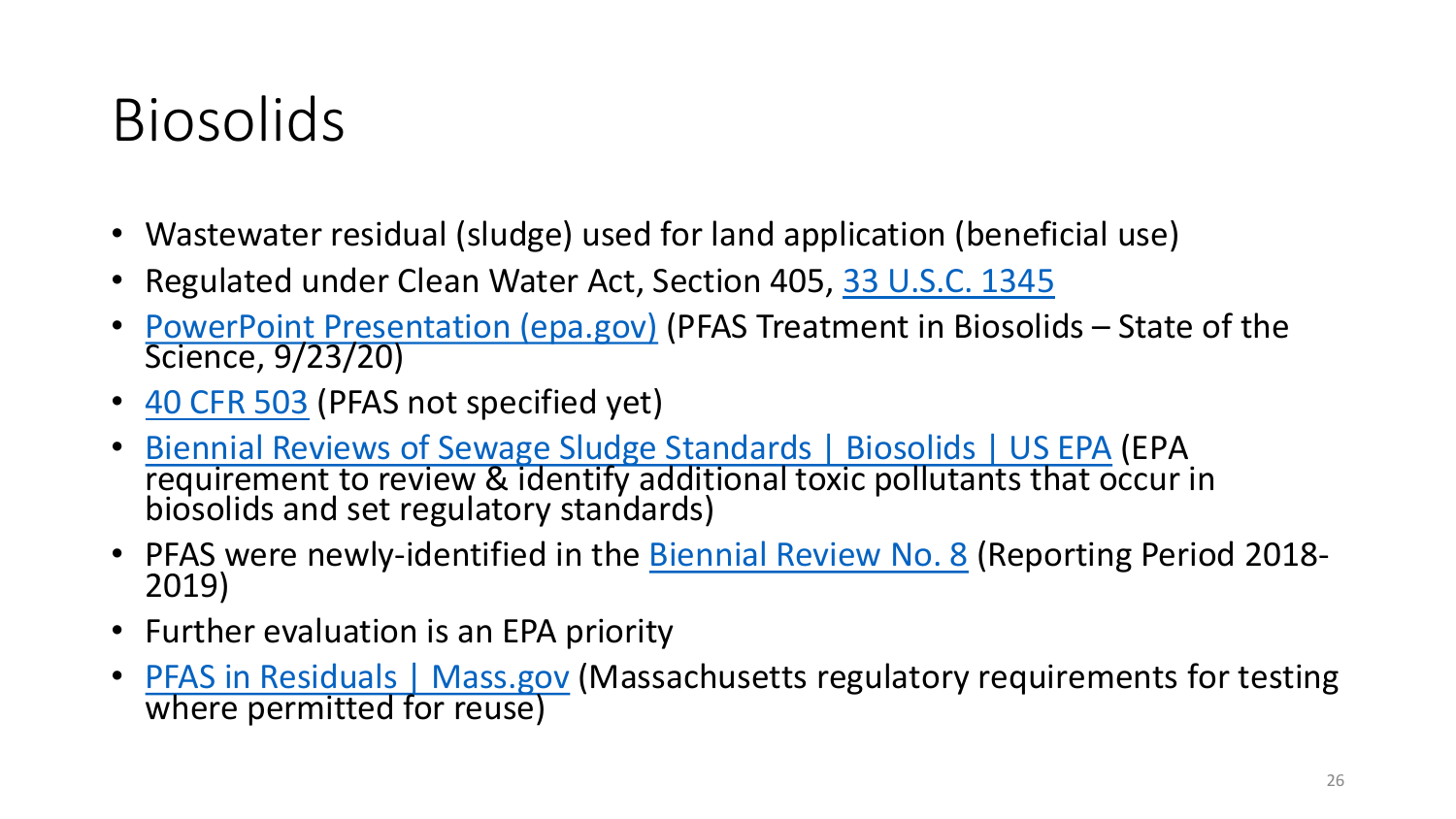## State by State Regulations & Guidance

- Every state is different
- Enforceable regulations vs. advisory/guidance
- PFOA/PFOS vs. broader group (PFAS6, 20, Gen-X)
- What's being regulated?
	- Drinking water (public & private wells)
	- Groundwater (source of drinking water?)
	- Soil (Exposure & Protection of GW & DW)
	- Release notification
	- Remediation
- ITRC has the most up-to-date database (but the link can be hard to find)
	- PFAS [Water and Soil Values Table Excel file](https://pfas-1.itrcweb.org/wp-content/uploads/2021/08/ITRCPFASWaterandSoilValuesTables_JULY-2021-FINAL.xlsx) (updated July 2021)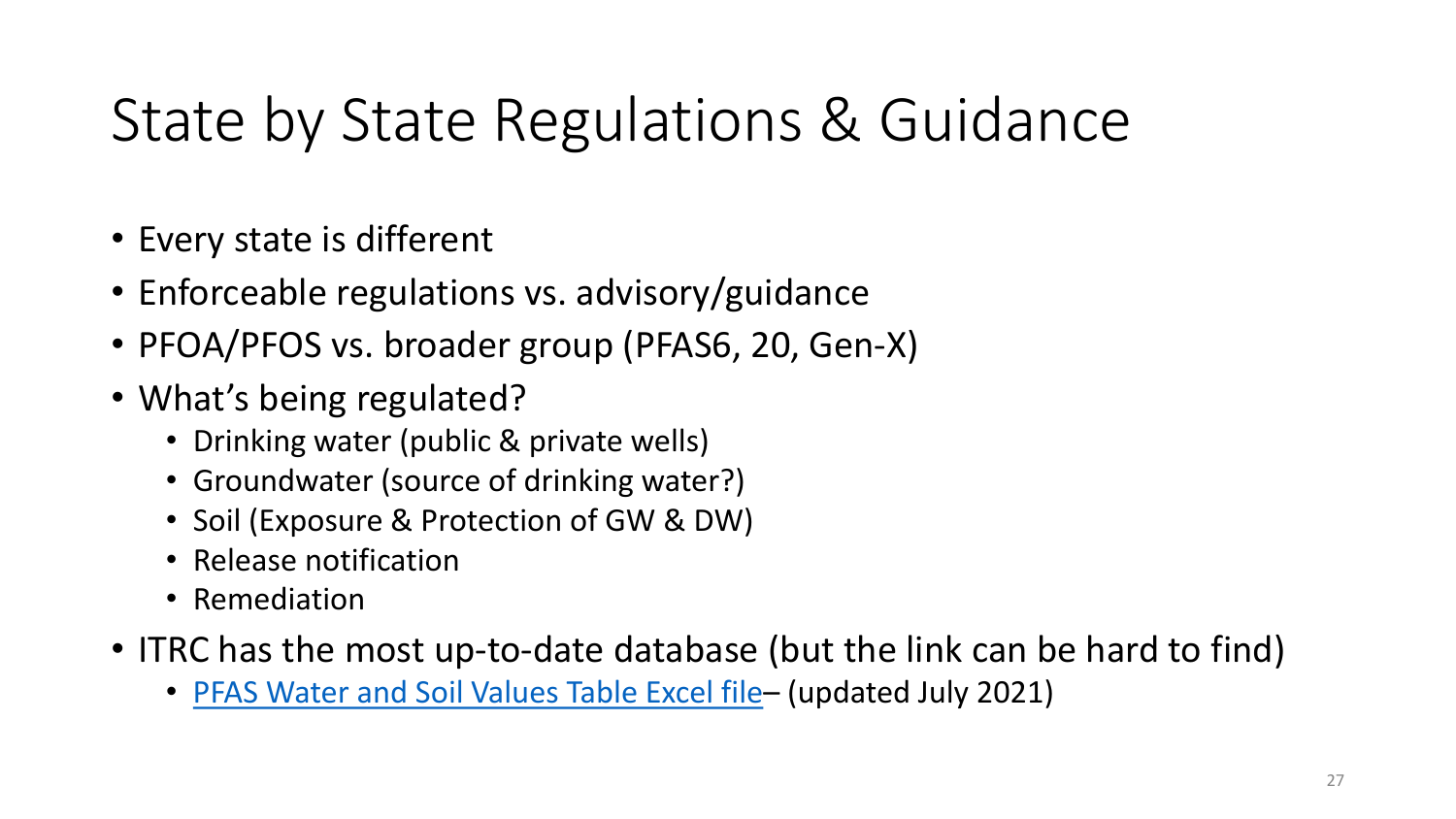# Evolving Theories of Liability

- Consumer Class Actions based on misrepresentation theories that food packaging is not biodegradable or compostable because PFAS is a "forever chemical"
	- *Digiacinto v. Albertsons Companies, Inc. et al.*, 3:20-CV-03382 (N.D. Cal. May 18, 2020)
	- *Ambrose v. Kroger Co.*, 3:20-cv-04009, (N.D. Cal. June 16, 2020)
	- *Nguyen v. Amazon.com, Inc.*, 4:20-cv-04042 (N.D. Cal. June 17, 2020)
- Damage to dairy operations because PFAS consumed by dairy cattle caused loss of Grade A permit for milk production
	- *Schaap v. 3M Co.*, No. 2:19-cv-00105 (D. N.M. Feb. 7, 2019)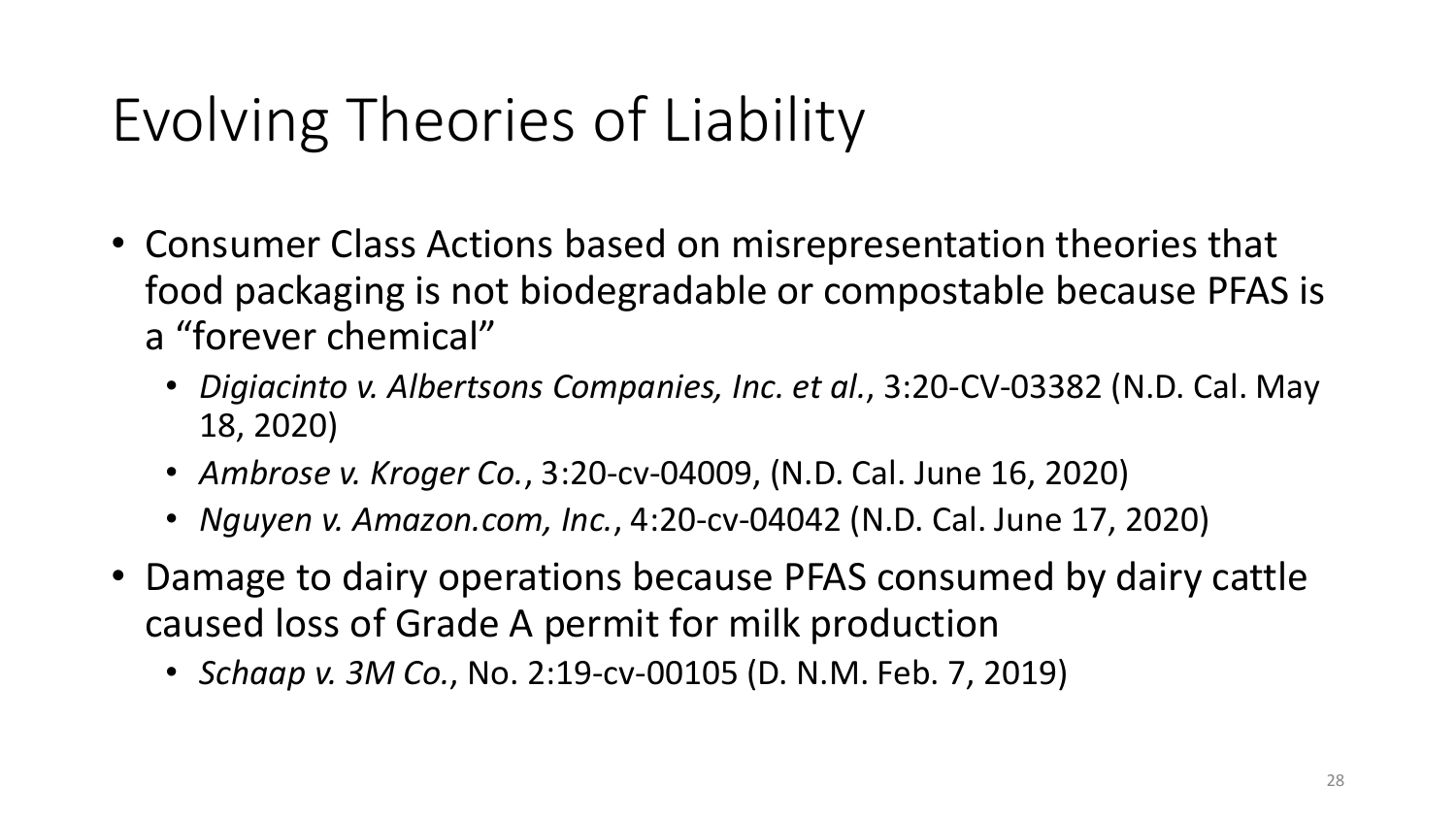## PFAS Due Diligence Tips

- Request information about historic fires, and fire suppression system testing protocol and documentation
- Request SDS and TRI Reports (and TSCA reports once regulation finalized)
- Develop detailed PFAS questionnaire to supplement Phase I User questionnaire tied to regulatory requirements
- Stay informed of evolving state and federal standards
- Consider risk tolerance in advance
	- Avoid triage decision-making
	- Evaluate regional impacts (air deposition & groundwater plumes)
	- Can you live with how PFAS is described in your Phase I report?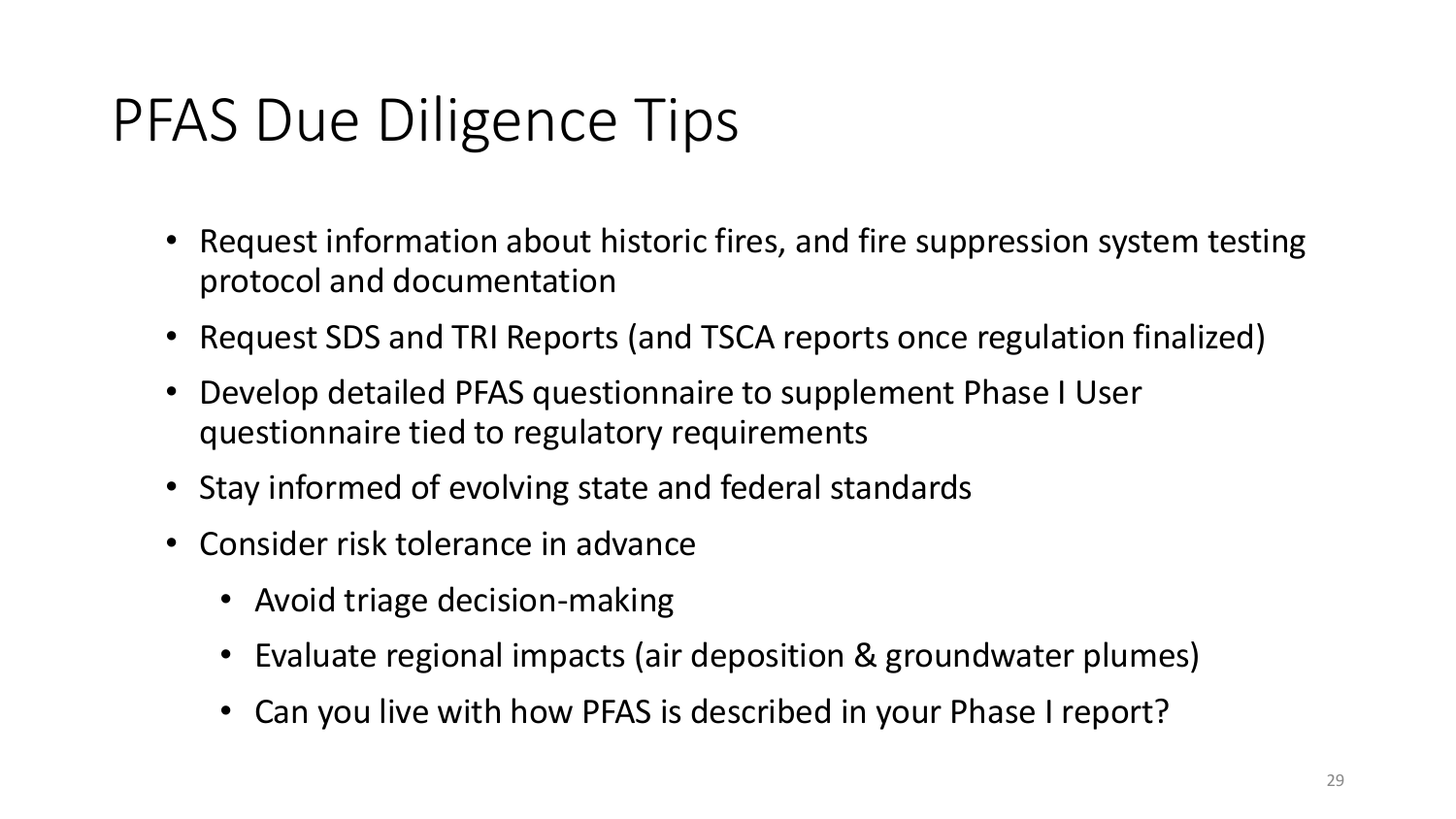#### PFAS and Beyond – Final Thoughts

- All emerging contaminants present regulatory and litigation risk
- Even non-binding governmental pronouncements can have cascading effects (like the ethylene oxide litigation craze)
- Litigation theories are just as emerging as the contaminants themselves
	- No longer traditional remediation claims (although those still exist)
	- Natural Resource Damages (NRD) claims likely to rise as science improves, including analytical methods & toxicology for compounds beyond PFOA/PFOS
	- Class actions will increase, even for plaintiffs who are never sickened
	- False representation and similar "marketing" claims will increase due to public perception of harm
	- Record-keeping burdens will increase & will provide a road-map to liability